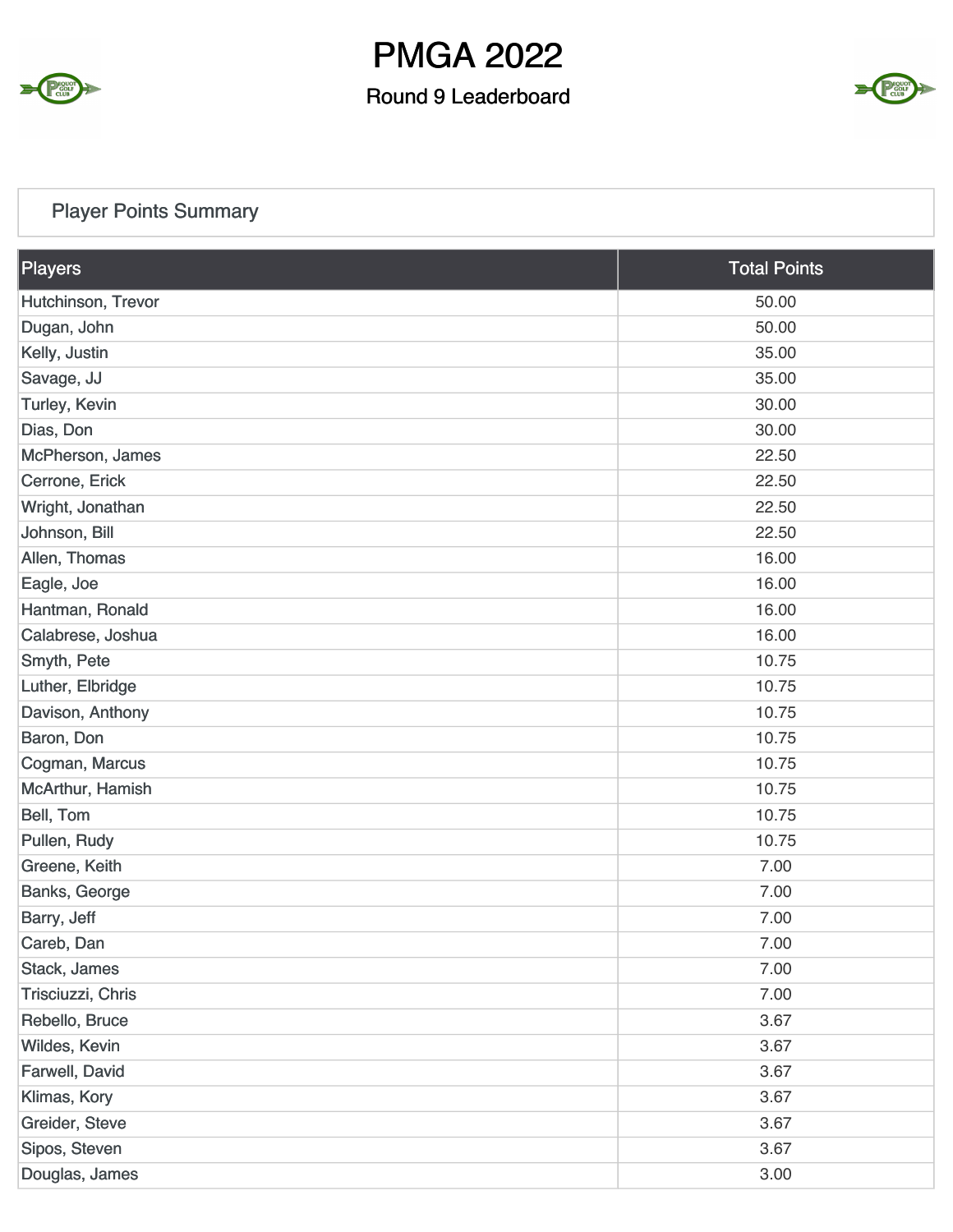



| Phonthaphanh, Raymond | 3.00   |
|-----------------------|--------|
| Sirpenski, Larry      | 3.00   |
| Faulk, Reginald       | 3.00   |
| McNeil, Brian         | 3.00   |
| Vaillancourt, Ken     | 3.00   |
| Hill, Chase           | 3.00   |
| <b>Woods, Steve</b>   | 3.00   |
| <b>Total Points</b>   | 558.02 |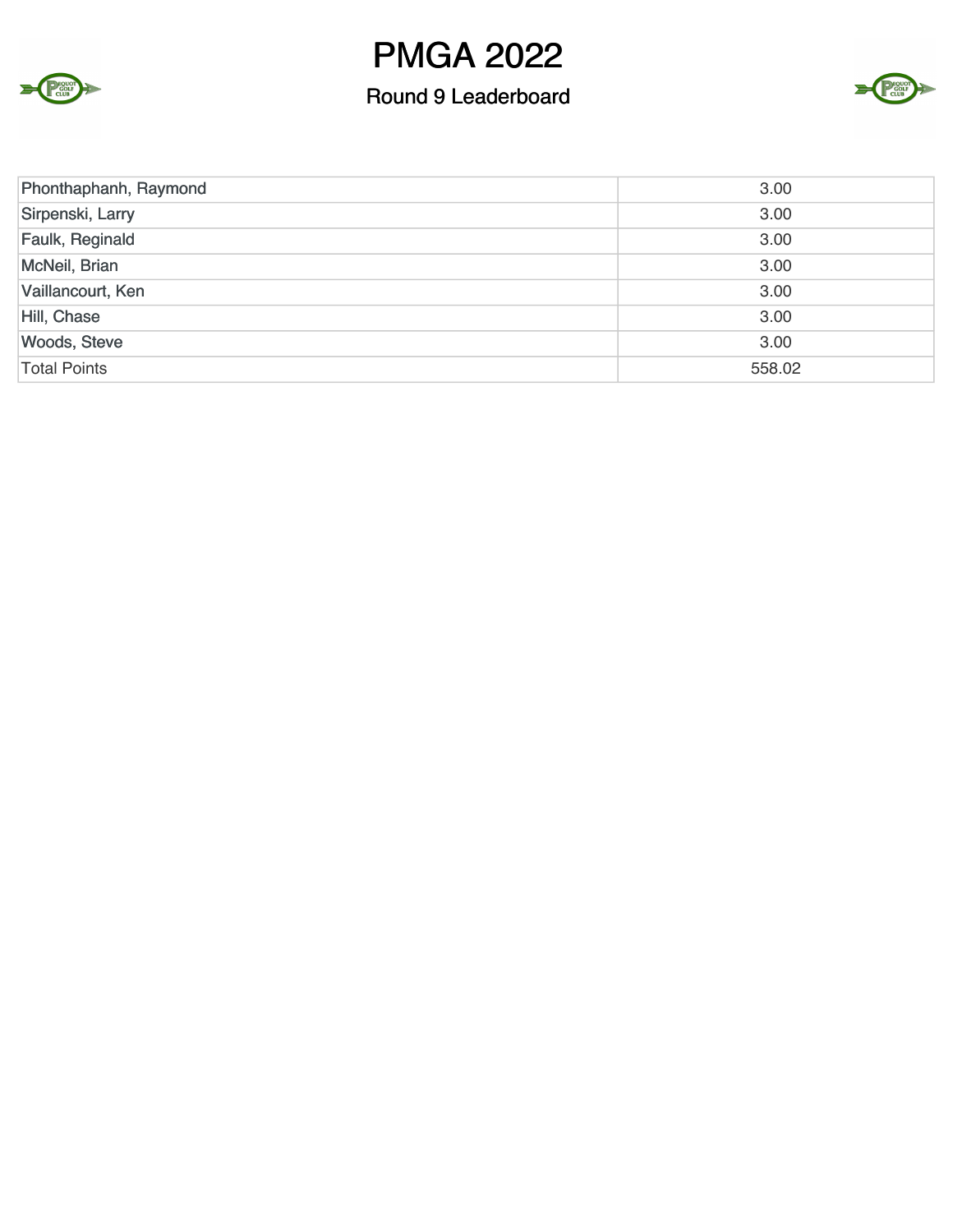

### Round 9 Leaderboard



## Player Purse Summary

Σ

CLUB<sub>CLUB</sub>

| Players            | <b>Total Purse</b> |
|--------------------|--------------------|
| Kelly, Justin      | \$160.78           |
| Dias, Don          | \$86.44            |
| Hutchinson, Trevor | \$85.00            |
| Dugan, John        | \$85.00            |
| Davison, Anthony   | \$58.00            |
| Savage, JJ         | \$55.00            |
| Greider, Steve     | \$49.44            |
| Turley, Kevin      | \$37.00            |
| Wright, Jonathan   | \$35.94            |
| Trisciuzzi, Chris  | \$30.00            |
| Bell, Tom          | \$28.00            |
| Vaillancourt, Ken  | \$28.00            |
| Calabrese, Joshua  | \$19.44            |
| Pullen, Rudy       | \$19.44            |
| McPherson, James   | \$16.50            |
| Cerrone, Erick     | \$16.50            |
| Johnson, Bill      | \$16.50            |
| <b>Total Purse</b> | \$826.98           |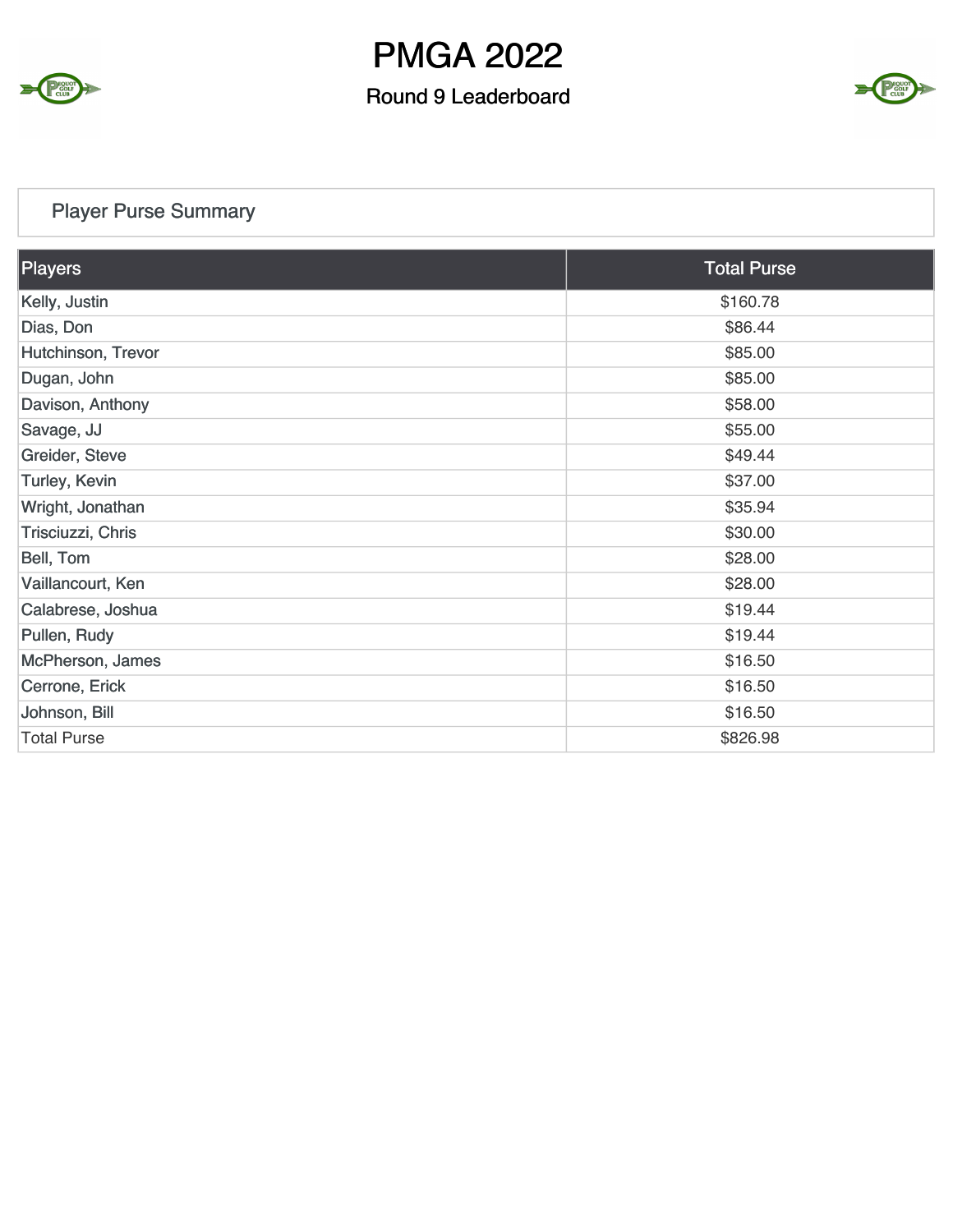

### Round 9 Leaderboard



#### Two Man Better Ball 5/29

| Pos.                      | <b>Players</b>                                                      | To Par<br><b>Net</b> | <b>Total</b><br><b>Net</b> | <b>Purse</b> | <b>Points</b> |
|---------------------------|---------------------------------------------------------------------|----------------------|----------------------------|--------------|---------------|
| 1                         | Dugan, John + Hutchinson, Trevor<br>Pequot Golf Club                | $-13$                | 57                         | \$170.00     | 100.00        |
| 2                         | Kelly, Justin + Savage, JJ                                          | $-7$                 | 63                         | \$110.00     | 70.00         |
| $\ensuremath{\mathsf{3}}$ | Dias, Don + Turley, Kevin<br><b>Pequot Golf Club</b>                | -6                   | 64                         | \$74.00      | 60.00         |
| T <sub>4</sub>            | McPherson, James + Johnson, Bill<br>Pequot Golf Club                | $-5$                 | 65                         | \$33.00      | 45.00         |
| T <sub>4</sub>            | Cerrone, Erick + Wright, Jonathan<br>Pequot Golf Club               | $-5$                 | 65                         | \$33.00      | 45.00         |
| T <sub>6</sub>            | Allen, Thomas + Hantman, Ronald<br>Pequot Golf Club                 | $-4$                 | 66                         | \$0.00       | 32.00         |
| T <sub>6</sub>            | Calabrese, Joshua + Eagle, Joe<br><b>Pequot Golf Club</b>           | -4                   | 66                         | \$0.00       | 32.00         |
| T <sub>8</sub>            | Baron, Don + Davison, Anthony<br>Pequot Golf Club                   | $-3$                 | 67                         | \$0.00       | 21.50         |
| T <sub>8</sub>            | Cogman, Marcus + Pullen, Rudy<br>Pequot Golf Club                   | -3                   | 67                         | \$0.00       | 21.50         |
| T <sub>8</sub>            | McArthur, Hamish + Luther, Elbridge<br>Pequot Golf Club             | $-3$                 | 67                         | \$0.00       | 21.50         |
| T <sub>8</sub>            | Bell, Tom + Smyth, Pete<br><b>Pequot Golf Club</b>                  | -3                   | 67                         | \$0.00       | 21.50         |
| T <sub>12</sub>           | Careb, Dan + Barry, Jeff<br>Pequot Golf Club, Chanticlair Golf Club | $-2$                 | 68                         | \$0.00       | 14.00         |
| T <sub>12</sub>           | Stack, James + Trisciuzzi, Chris<br>Pequot Golf Club                | $-2$                 | 68                         | \$0.00       | 14.00         |
| T <sub>12</sub>           | Greene, Keith + Banks, George<br>Pequot Golf Club                   | $-2$                 | 68                         | \$0.00       | 14.00         |
| <b>T15</b>                | Greider, Steve + Sipos, Steven<br><b>Pequot Golf Club</b>           | $-1$                 | 69                         | \$0.00       | 7.33          |
| T <sub>15</sub>           | Wildes, Kevin + Farwell, David<br>Pequot Golf Club                  | $-1$                 | 69                         | \$0.00       | 7.33          |
| <b>T15</b>                | Klimas, Kory + Rebello, Bruce<br>Pequot Golf Club                   | $-1$                 | 69                         | \$0.00       | 7.33          |
| 18                        | Douglas, James + Phonthaphanh, Raymond<br><b>Pequot Golf Club</b>   | $+2$                 | 72                         | \$0.00       | 6.00          |
| 19                        | Hill, Chase + Vaillancourt, Ken<br>Pequot Golf Club                 | $+3$                 | 73                         | \$0.00       | 6.00          |
| 20                        | Woods, Steve + Sirpenski, Larry<br>Pequot Golf Club                 | $+5$                 | 75                         | \$0.00       | 6.00          |
| 21                        | McNeil, Brian + Faulk, Reginald<br>Pequot Golf Club                 | $+8$                 | 78                         | \$0.00       | 6.00          |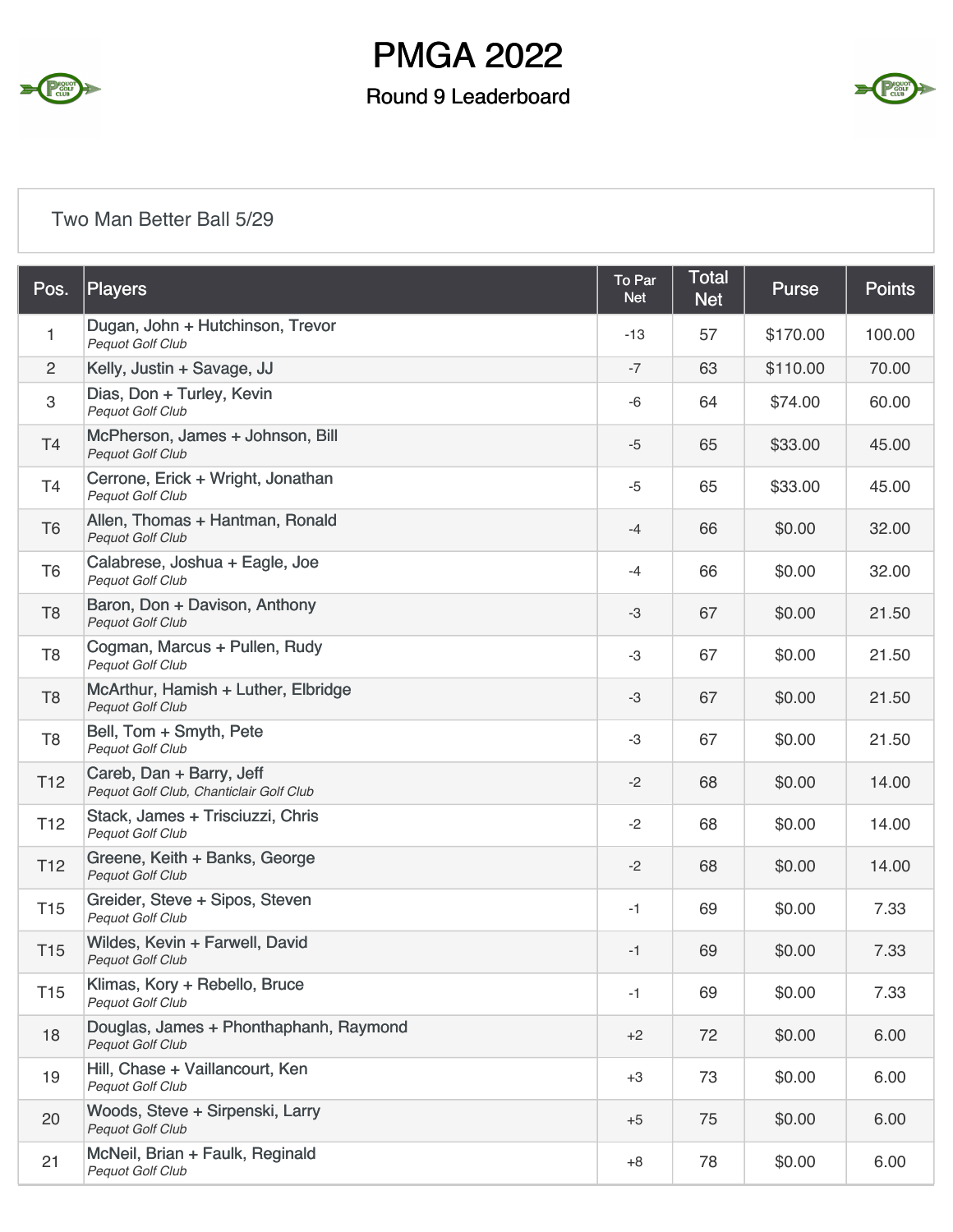



|                           |                |                |                              |                |                |                | Total Purse Allocated: \$420.00       |                |                |                |                |               |                |                 |                            |                |                              |                |                |                 |                  |     |
|---------------------------|----------------|----------------|------------------------------|----------------|----------------|----------------|---------------------------------------|----------------|----------------|----------------|----------------|---------------|----------------|-----------------|----------------------------|----------------|------------------------------|----------------|----------------|-----------------|------------------|-----|
|                           |                |                |                              |                |                |                | <b>Total Points Allocated: 558.00</b> |                |                |                |                |               |                |                 |                            |                |                              |                |                |                 |                  |     |
|                           |                |                |                              |                |                |                |                                       |                |                | <b>Strokes</b> |                |               |                |                 |                            |                |                              |                |                |                 |                  |     |
|                           | 1              | $\overline{2}$ | 3                            | 4              | 5              | 6              | $\overline{7}$                        | 8              | 9              | Out            | 10             | 11            | 12             | 13              | 14                         | 15             | 16                           | 17             | 18             | <b>In</b>       | <b>Total Net</b> |     |
| Dugan, John (12)          | 5              | $\boxed{7}$    | 5                            | 4              | ④              | $\overline{4}$ | 5                                     | Ŧ,             | $\circled{3}$  | 41             | $\overline{5}$ | $\circled{4}$ | ②              |                 | Ð                          | $\circled{4}$  | $\circled{4}$                | 3              | $\circled{5}$  | 35              | 76               | 64  |
| Hutchinson, Trevor<br>(4) | (3)            | 4              | $\overline{5}$               | $\circled{3}$  | 4              | 3              | 5                                     | $\circled{4}$  | $\overline{5}$ | 36             | 4              | 4             | $\overline{4}$ | 5               | $\circled{4}$              | $\overline{5}$ | $\left( \overline{4}\right)$ | 3              | 5              | 38              | 74               | 70  |
| <b>Net Score</b>          | 3              | 4              | 4                            | 3              | 3              | 3              | 4                                     | 3              | $\overline{c}$ | 29             | 4              | 3             | $\overline{2}$ | 3               | 3                          | 3              | 3                            | 3              | 4              | 28              | 57               |     |
| To Par (net)              | $-1$           | 0              | 0                            | $-1$           | $-1$           | 0              | 0                                     | $-1$           | $-1$           | $-5$           | $\mathbf 0$    | $-1$          | $-1$           | $-2$            | $-1$                       | $-1$           | $-1$                         | 0              | $-1$           | -8              | $-13$            |     |
| Kelly, Justin (18)        | 5              | ◉              | $\circled{4}$                | ③              | $\overline{7}$ | $\overline{6}$ | $\overline{7}$                        | ③              | $\circled{3}$  | 41             | $\circledS$    | 5             | $\circled{3}$  | $\overline{8}$  | Ð                          | $\circled{4}$  | 5                            | $\overline{4}$ | $\circled{5}$  | 41              | 82               | 64  |
| Savage, JJ (17)           | 6              | 5              | $\overline{7}$               | $\overline{6}$ | $\overline{8}$ | $\overline{5}$ | $\overline{7}$                        | $\overline{8}$ | 4              | 56             | 5              | 5             | $\overline{6}$ | $\overline{11}$ | $\overline{9}$             | $\overline{6}$ | $\overline{9}$               | $\overline{4}$ | $\overline{7}$ | 62              | 118              | 101 |
| <b>Net Score</b>          | 4              | $\overline{2}$ | 3                            | $\overline{2}$ | 6              | 4              | 6                                     | $\overline{2}$ | $\overline{c}$ | 31             | 2              | 4             | 2              | $\overline{7}$  | 3                          | 3              | 4                            | 3              | 4              | 32              | 63               |     |
| To Par (net)              | 0              | $-2$           | $-1$                         | $-2$           | $\overline{2}$ | 1              | $\overline{2}$                        | $-2$           | $-1$           | $-3$           | $-2$           | 0             | $-1$           | $\overline{c}$  | $-1$                       | $-1$           | $\mathbf 0$                  | 0              | $-1$           | $-4$            | $-7$             |     |
| Dias, Don (13)            | 5              | F)             | 5                            | 6              | A)             | $\overline{4}$ | 5                                     | $\overline{6}$ | $\circled{3}$  | 42             | 4              | 5             | 3              |                 | 5                          | $\circled{4}$  | 5                            | $\overline{4}$ | $\overline{7}$ | 41              | 83               | 70  |
| Turley, Kevin (9)         | 5              | 4              | 5                            | $\overline{4}$ | 6              | 3              | 5                                     | $\boxed{4}$    | $\circled{3}$  | 39             | 4              | 5             | 3              | 5               | 5                          | 4              | 5                            | $\overline{4}$ | 6              | 41              | 80               | 71  |
| <b>Net Score</b>          | 4              | 3              | 4                            | 4              | 3              | 3              | 4                                     | 3              | 2              | 30             | 4              | 4             | 3              | 3               | 4                          | 3              | 4                            | 4              | 5              | 34              | 64               |     |
| To Par (net)              | 0              | $-1$           | 0                            | 0              | $-1$           | 0              | 0                                     | $-1$           | $-1$           | $-4$           | $\Omega$       | 0             | $\mathbf{0}$   | $-2$            | $\mathbf 0$                | $-1$           | 0                            | 1              | 0              | $-2$            | $-6$             |     |
| McPherson,<br>James (14)  | 5              | 5              | $\circled{4}$                | $\overline{4}$ | 6              | 3              | 5                                     | 5              | $\overline{4}$ | 41             | $\overline{5}$ | 5             | $\overline{4}$ | 6               | 5                          | 5              | $\overline{7}$               | $\circled{3}$  | 6              | 46              | 87               | 73  |
| Johnson, Bill (15)        | 5              | 5              | 5                            | $\circledS$    | $\circled{4}$  | $\overline{4}$ | $\overline{7}$                        | 6              | 4              | 43             | 4              | 5             | $\overline{5}$ | $\circled{5}$   | 5                          | 6              | 5                            | $\overline{4}$ | $\overline{7}$ | 46              | 89               | 74  |
| <b>Net Score</b>          | 4              | 4              | 3                            | 2              | 3              | 3              | 4                                     | 4              | 3              | 30             | 4              | 4             | 4              | 4               | 4                          | 4              | 4                            | $\overline{2}$ | 5              | 35              | 65               |     |
| To Par (net)              | $\mathbf 0$    | 0              | $-1$                         | $-2$           | $-1$           | 0              | $\mathbf 0$                           | $\Omega$       | 0              | $-4$           | $\mathbf 0$    | 0             | 1              | $-1$            | 0                          | 0              | 0                            | $-1$           | 0              | $-1$            | $-5$             |     |
| Cerrone, Erick (17)       | 6              | 5              | 5                            | <sup>4</sup>   | 6              | 4              | 6                                     | 5              | $\overline{5}$ | 46             | $\circled{4}$  | $\bigoplus$   | $\overline{5}$ | 6               | 5                          | 5              | 5                            | $\overline{4}$ | $\overline{7}$ | 45              | 91               | 74  |
| Wright, Jonathan<br>(20)  | 6              | $\overline{6}$ | $\left( \overline{4}\right)$ | $\circled{4}$  | 5              | $\circled{3}$  |                                       | $\overline{7}$ | $\overline{6}$ | 45             | 6              | 5             | $\overline{5}$ | 6               | $\bullet$<br>$\circled{5}$ | $\circled{4}$  | 6                            | 4              | $\overline{8}$ | 49              | 94               | 74  |
| <b>Net Score</b>          | 5              | 4              | 3                            | 3              | 4              | $\overline{2}$ | 2                                     | 4              | 4              | 31             | 3              | 3             | 4              | 5               | 3                          | 3              | $\overline{\mathbf{4}}$      | 3              | 6              | 34              | 65               |     |
| To Par (net)              |                | 0              | -1                           | $-1$           | 0              | -1             | -2                                    | O              | 1              | -3             | -1             | -1            | 1              | 0               | -1                         | $-1$           | $\mathbf{0}$                 | 0              | 1              | $-2$            | $-5$             |     |
| Allen, Thomas (5)         | 4              | $\overline{4}$ | 5                            | $\overline{5}$ | 4              | $\sqrt{5}$     | $\bigoplus$                           | 5              | 3              | 39             | 4              | $\boxed{5}$   | $\overline{4}$ | 6               | 5                          | $\overline{4}$ | 5                            | $\overline{5}$ | 5              | 43              | 82               | 77  |
| Hantman, Ronald<br>(11)   | 5              | 4              | $\circled{4}$                | 4              | $\circled{4}$  | 3              | 6                                     | 5              | $\circled{3}$  | 38             | $\overline{4}$ | $\circled{4}$ | $\overline{4}$ | 6               | $\circled{4}$              | 4              | 5                            | $\overline{4}$ | 6              | 41              | 79               | 68  |
| <b>Net Score</b>          | $\overline{4}$ | 4              | 3                            | $\overline{4}$ | 3              | 3              | 3                                     | $\overline{4}$ | $\overline{2}$ | 30             | $\overline{4}$ | 3             | 4              | 5               | 3                          | 4              | 4                            | $\overline{4}$ | 5              | 36              | 66               |     |
| To Par (net)              | 0              | 0              | $-1$                         | $\mathbf 0$    | $-1$           | $\mathbf 0$    | $-1$                                  | $\mathbf{0}$   | $-1$           | $-4$           | $\mathbf{0}$   | $-1$          | $\mathbf{1}$   | 0               | $-1$                       | 0              | 0                            | 1              | 0              | $\mathbf 0$     | $-4$             |     |
| Calabrese, Joshua<br>(20) | 5              | 6              | 5                            | 5              | 5              | 4              | $\circled{5}$                         | $\overline{7}$ | $\circled{3}$  | 45             | 5              | $\boxed{7}$   | $\overline{4}$ | $\circled{5}$   |                            | $\overline{7}$ | 6                            | 4              | 6              | 48              | 93               | 73  |
| Eagle, Joe (8)            | $\overline{5}$ | 4              | 5                            | $\overline{4}$ | $\boxed{5}$    | 3              | 5                                     | $\sqrt{7}$     | $\overline{4}$ | 42             | $\circled{3}$  | $\circled{4}$ | 3              | $\boxed{7}$     | $\circled{4}$              | $\overline{5}$ | $\boxed{6}$                  | $\overline{4}$ | $\circled{5}$  | $^{\bullet}$ 41 | 83               | 75  |
| <b>Net Score</b>          | $\overline{4}$ | 4              | 4                            | 4              | $\overline{4}$ | 3              | 3                                     | 6              | $\overline{2}$ | 34             | 3              | 3             | 3              | 4               | $\overline{2}$             | 5              | 5                            | 3              | 4              | 32              | 66               |     |
| To Par (net)              | 0              | 0              | $\mathbf{0}$                 | $\mathbf{0}$   | $\mathbf{0}$   | 0              | $-1$                                  | $\overline{2}$ | $-1$           | $\mathbf 0$    | $-1$           | $-1$          | $\mathbf{0}$   | $-1$            | $-2$                       | $\mathbf{1}$   | 1                            | 0              | $-1$           | $-4$            | $-4$             |     |
| Baron, Don (10)           | $\circled{4}$  | 4              | $\circled{4}$                | $\overline{5}$ | $\boxed{6}$    | $\overline{4}$ | $\bigoplus$                           | 5              | $\overline{4}$ | 40             | 6              | $\boxed{6}$   | 3              | $\circled{5}$   | 5                          | $\overline{4}$ | $\boxed{6}$                  | $\overline{4}$ | 6              | 45              | 85               | 75  |
| Davison, Anthony<br>(5)   | 4              | 4              | 5                            | 4              | $\circled{3}$  | $\overline{4}$ | 5                                     | $\circled{4}$  | 3              | 36             | $\sqrt{5}$     | 4             | 3              | 5               | 5                          | 4              | 5                            | $\boxed{5}$    | 6              | 42              | 78               | 73  |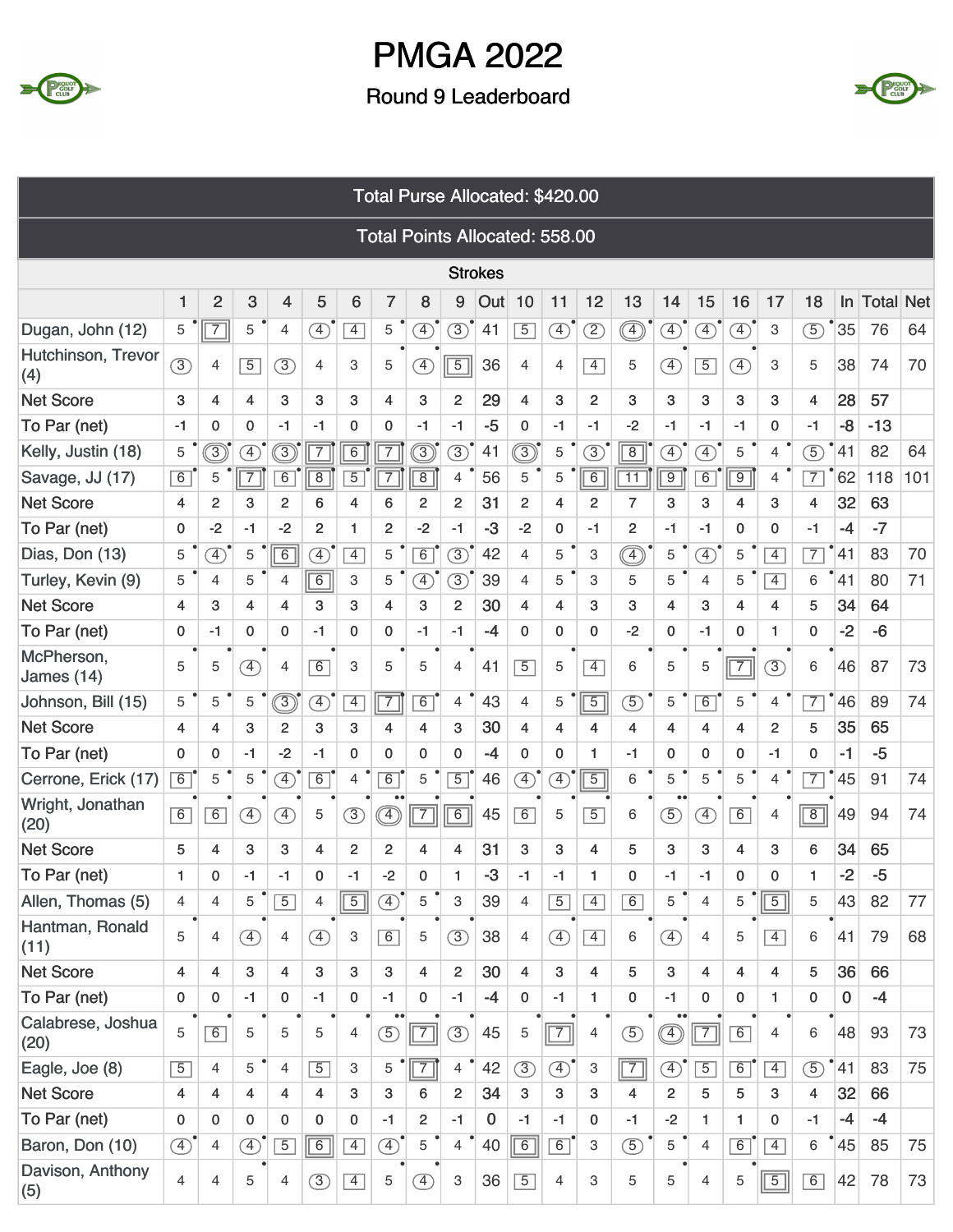



| <b>Net Score</b>         | 3              | 4              | 3              | 4              | 3              | 4              | 3              | 3                            | 3              | 30           | 5              | 4                 | 3              | 4                       | 4              | 4              | 4              | 4                     | 5                            | 37   | 67   |    |
|--------------------------|----------------|----------------|----------------|----------------|----------------|----------------|----------------|------------------------------|----------------|--------------|----------------|-------------------|----------------|-------------------------|----------------|----------------|----------------|-----------------------|------------------------------|------|------|----|
| To Par (net)             | $-1$           | $\mathbf 0$    | $-1$           | 0              | $-1$           | 1              | $-1$           | $-1$                         | 0              | $-4$         | 1              | $\mathbf 0$       | $\mathbf{0}$   | $-1$                    | 0              | $\mathbf 0$    | 0              | 1                     | 0                            | 1    | $-3$ |    |
| Cogman, Marcus<br>(13)   | $\circled{4}$  | 5              | 6              | $\overline{5}$ | 5              | $\overline{4}$ | 5              | $\overline{7}$               | $\overline{5}$ | 46           | $\circled{3}$  | 5                 | $\overline{4}$ | $\overline{7}$          | 5              | $\circled{4}$  | 5              | $\boxed{5}$           | 6                            | 44   | 90   | 77 |
| Pullen, Rudy (13)        | 5              | 5              | 5              | $\circled{3}$  | 6              | $\overline{4}$ | 5              | $\left( \overline{4}\right)$ | $\overline{4}$ | 41           | $\overline{6}$ | $\circled{3}$     | $\overline{4}$ | $\overline{7}$          | 5              | 5              | 5              | $\overline{4}$        | 6                            | 45   | 86   | 73 |
| <b>Net Score</b>         | 3              | 4              | 4              | 3              | 4              | 4              | 4              | 3                            | 3              | 32           | 3              | $\overline{2}$    | 4              | 6                       | 4              | 3              | 4              | 4                     | 5                            | 35   | 67   |    |
| To Par (net)             | $-1$           | $\mathbf{0}$   | 0              | $-1$           | $\mathbf{0}$   | 1              | 0              | $-1$                         | 0              | $-2$         | $-1$           | $-2$              | 1.             | $\mathbf{1}$            | 0              | $-1$           | $\mathbf{0}$   | 1                     | 0                            | $-1$ | $-3$ |    |
| McArthur, Hamish<br>(12) | $\circled{4}$  | $\overline{4}$ | 5              | $\overline{3}$ | 5              | $\boxed{5}$    | 5              | 6                            | $\overline{5}$ | 42           | 4              | 5                 | 3              | 6                       | 6              | 5              | 6              | $\boxed{5}$           | 6                            | 46   | 88   | 76 |
| Luther, Elbridge<br>(15) | $\boxed{6}$    | Ð              | 6              | 6              | 5              | $\boxed{5}$    | 6              | $\circled{4}$                | 4              | 46           | 4              | $\boxed{7}$       | $\overline{4}$ | $\overline{7}$          | 5              | $\circled{4}$  | 5              | $\overline{4}$        | 6                            | 46   | 92   | 77 |
| <b>Net Score</b>         | 3              | 3              | 4              | 3              | 4              | 5              | 4              | 3                            | 3              | 32           | 4              | 4                 | 3              | 5                       | 4              | 3              | 4              | 3                     | 5                            | 35   | 67   |    |
| To Par (net)             | $-1$           | $-1$           | 0              | $-1$           | $\mathbf 0$    | 2              | 0              | $-1$                         | $\mathbf 0$    | $-2$         | $\mathbf 0$    | $\mathbf 0$       | 0              | 0                       | $\mathbf 0$    | $-1$           | $\mathbf{0}$   | 0                     | $\mathbf 0$                  | $-1$ | $-3$ |    |
| Bell, Tom (12)           | 5              | $\overline{5}$ | 5              | $\overline{4}$ | $\circled{4}$  | $\boxed{5}$    | 5              | $\circled{4}$                | $\overline{4}$ | 41           | $\overline{4}$ | $\bigoplus$       | $\overline{4}$ | 6                       | <sup>4</sup>   | $\overline{7}$ | 6              | 3                     | $\circled{5}$                | 43   | 84   | 72 |
| Smyth, Pete (10)         | 5              | $\overline{5}$ | $\overline{6}$ | $\overline{5}$ | 4              | $\overline{4}$ | $\overline{7}$ | 5                            | 4              | 45           | $\overline{4}$ | 6                 | 3              | $\circled{5}$           | 5              | $\overline{5}$ | 5              | $\overline{4}$        | 6                            | 43   | 88   | 78 |
| <b>Net Score</b>         | 4              | 5              | 4              | 4              | 3              | 4              | 4              | 3                            | 3              | 34           | 4              | 3                 | 3              | 4                       | 3              | 5              | 4              | 3                     | 4                            | 33   | 67   |    |
| To Par (net)             | $\mathbf 0$    | 1              | 0              | 0              | $-1$           | 1              | $\mathbf 0$    | $-1$                         | 0              | $\mathbf{0}$ | 0              | $-1$              | 0              | $-1$                    | $-1$           | $\mathbf{1}$   | 0              | 0                     | $-1$                         | $-3$ | $-3$ |    |
| Careb, Dan (17)          | 6              | $\bigoplus$    | <sup>4</sup>   | $\bigoplus$    | 6              | $\circled{3}$  | 6              | 6                            | $\circled{3}$  | 42           | 5              | 5                 | $\overline{4}$ | $\circled{5}$           | 6              | 5              | $\overline{8}$ | 6                     | $\overline{9}$               | 53   | 95   | 78 |
| Barry, Jeff (9)          | $\circled{4}$  | $\overline{4}$ | 5              | $\overline{5}$ | 4              | 3              | 5              | 6                            | 4              | 40           | 4              | 5                 | 3              | 6                       | $\overline{7}$ | $\overline{6}$ | 6              | $\overline{4}$        | $\overline{7}$               | 48   | 88   | 79 |
| <b>Net Score</b>         | 3              | 3              | 3              | 3              | $\overline{4}$ | $\overline{c}$ | 4              | 5                            | $\overline{c}$ | 29           | 4              | 4                 | 3              | 4                       | 5              | 4              | 5              | 4                     | 6                            | 39   | 68   |    |
| To Par (net)             | $-1$           | $-1$           | $-1$           | $-1$           | $\mathbf 0$    | $-1$           | 0              | 1                            | $-1$           | $-5$         | $\mathbf 0$    | $\mathbf 0$       | 0              | $-1$                    | 1              | $\mathbf 0$    | $\mathbf{1}$   | 1                     | $\mathbf{1}$                 | 3    | $-2$ |    |
| Stack, James (3)         | $\overline{5}$ | $\overline{5}$ | 4              | $\overline{4}$ | $\overline{5}$ | $\overline{4}$ | 5              | $\mathcal{F}$                | 3              | 39           | (3)            | $\overline{4}$    | З              | 5                       | 5              | $\overline{5}$ | $\overline{5}$ | $\vert 4 \vert$       | 5                            | 39   | 78   | 75 |
| Trisciuzzi, Chris<br>(2) | (3)            | $\overline{5}$ | $\overline{6}$ | $\overline{4}$ | 4              | 3              | 6              | $\overline{5}$               | $\overline{4}$ | 40           | $\overline{4}$ | $\overline{5}$    | 3              | $\overline{6}$          | $\circled{4}$  | $\overline{5}$ | $\overline{5}$ | 3                     | $\left( \overline{4}\right)$ | 39   | 79   | 77 |
| <b>Net Score</b>         | 3              | 5              | 4              | 4              | 4              | 3              | $\overline{4}$ | 3                            | 3              | 33           | 3              | 4                 | 3              | 5                       | 3              | 5              | 5              | 3                     | 4                            | 35   | 68   |    |
| To Par (net)             | $-1$           | 1              | $\Omega$       | 0              | $\mathbf 0$    | $\mathbf 0$    | $\mathbf 0$    | $-1$                         | 0              | $-1$         | $-1$           | 0                 | $\mathbf{0}$   | 0                       | $-1$           | $\mathbf{1}$   | 1.             | 0                     | $-1$                         | $-1$ | $-2$ |    |
| Greene, Keith (14)       | 5              | $\circled{4}$  | $\circled{4}$  | $\overline{5}$ | 6              | $\overline{4}$ | $\overline{7}$ | 6                            | 4              | 45           | $\overline{4}$ | $\bigoplus$       | 3              | $\,6$                   | 5              | $\overline{7}$ | 6              | $\overline{5}$        | 6                            | 46   | 91   | 77 |
| Banks, George<br>(11)    | 6              | 4              | $\overline{6}$ | 4              | 5              | 4              | 5              | $\overline{6}$               | 4              | 44           | $\overline{3}$ | 5                 | 3              | $\overline{5}$          | $\overline{6}$ | $\overline{5}$ | 5              | $\overline{5}$<br>$-$ | $\overline{5}$               | 42   | 86   | 75 |
| <b>Net Score</b>         | $\overline{4}$ | 3              | 3              | 4              | $\overline{4}$ | 4              | $\overline{4}$ | 5                            | 3              | 34           | 3              | 3                 | 3              | $\overline{\mathbf{4}}$ | 4              | 5              | 4              | 4                     | $\overline{4}$               | 34   | 68   |    |
| To Par (net)             | 0              | $-1$           | $-1$           | 0              | $\mathbf 0$    | 1              | 0              | $\mathbf{1}$                 | 0              | $\mathbf 0$  | $-1$           | $-1$              | 0              | $-1$                    | 0              | $\mathbf{1}$   | $\mathbf{0}$   | 1.                    | $-1$                         | $-2$ | $-2$ |    |
| Greider, Steve (12)      | 5              | 4              | $\circledS$    | $\overline{5}$ | 5              | $\overline{5}$ | $\circled{4}$  | 5                            | 4              | 40           | $\overline{5}$ | 5                 | $\overline{4}$ | 6                       | $\bigoplus$    | 5              | $\boxed{6}$    | 3                     | 6                            | 44   | 84   | 72 |
| Sipos, Steven (29)       | $\sqrt{8}$     | 5              | $\overline{6}$ | 5              | $\overline{6}$ | $\overline{5}$ | $\overline{6}$ | $6^{\bullet\bullet}$         | $\boxed{9}$    | 56           | $\boxed{6}$    | $6$ <sup>**</sup> | 4              | $\overline{8}$          | $\overline{7}$ | $\overline{8}$ | $\overline{7}$ | 4                     | $\overline{7}$               | 57   | 113  | 84 |
| <b>Net Score</b>         | 4              | $\overline{4}$ | $\overline{2}$ | 4              | $\overline{4}$ | 4              | 3              | $\overline{4}$               | 3              | 32           | 5              | $\overline{4}$    | 3              | 5                       | 3              | $\overline{4}$ | 5              | 3                     | 5                            | 37   | 69   |    |
| To Par (net)             | 0              | $\mathbf 0$    | $-2$           | 0              | $\mathbf 0$    | 1              | $-1$           | $\mathbf 0$                  | $\mathbf 0$    | $-2$         | 1              | $\mathbf 0$       | $\mathbf 0$    | $\mathbf 0$             | $-1$           | $\mathbf 0$    | $\mathbf{1}$   | 0                     | $\mathbf 0$                  | 1    | $-1$ |    |
| Wildes, Kevin (13)       | 5              | $\circled{4}$  | 5              | $\overline{4}$ | 5              | 3              | $\boxed{8}$    | $\overline{6}$               | $\overline{4}$ | 44           | $\overline{4}$ | 6                 | $\overline{4}$ | 6                       | 5              | 5              | 5              | $\overline{4}$        | 6                            | 45   | 89   | 76 |
| Farwell, David (10)      | 5              | $\overline{5}$ | $\circled{4}$  | $\overline{5}$ | $\overline{4}$ | $\overline{4}$ | 6              | $\circled{4}$                | $\overline{4}$ | 41           | $\boxed{7}$    | 5                 | $\overline{4}$ | 6                       | 6              | $\overline{5}$ | 5              | $\overline{4}$        | $\circled{5}$                | 47   | 88   | 78 |
| <b>Net Score</b>         | 4              | 3              | 3              | 4              | $\overline{4}$ | 3              | 5              | 3                            | 3              | 32           | 4              | $\overline{4}$    | 4              | 5                       | $\overline{4}$ | $\overline{4}$ | 4              | 4                     | $\overline{4}$               | 37   | 69   |    |
| To Par (net)             | $\mathbf{0}$   | $-1$           | $-1$           | 0              | $\mathbf 0$    | $\mathbf{0}$   | 1              | $-1$                         | 0              | $-2$         | $\mathbf{0}$   | $\mathbf 0$       | $\mathbf{1}$   | 0                       | 0              | $\mathbf 0$    | 0              | 1                     | $-1$                         | 1    | $-1$ |    |
| Klimas, Kory (4)         | $\boxed{5}$    | 4              | $\overline{4}$ | $\circled{3}$  | $\overline{4}$ | $\overline{4}$ | 5              | 5                            | $\overline{4}$ | 38           | $\boxed{6}$    | $\overline{4}$    | 3              | 6                       | Ð              | $\overline{5}$ | 5              | $\overline{4}$        | $\boxed{7}$                  | 44   | 82   | 78 |
| Rebello, Bruce (6)       | 4              | $\boxed{5}$    | 5              | 4              | $\overline{5}$ | 3              | 6              | ④                            | $\sqrt{4}$     | 40           | 4              | 5                 | $\overline{4}$ | 5                       | 5              | $\overline{4}$ | $\overline{6}$ | 3                     | 6                            | 42   | 82   | 76 |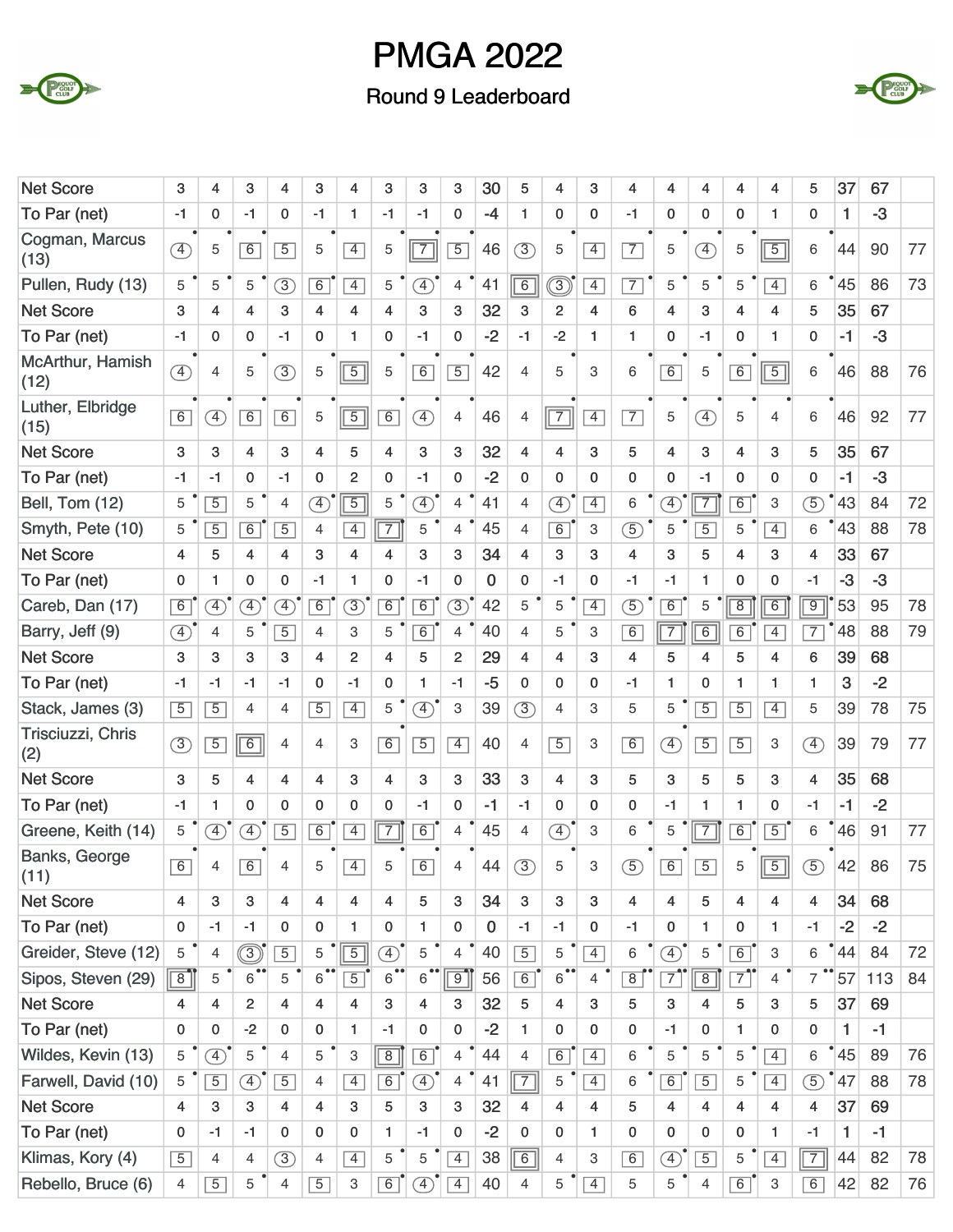



| <b>Net Score</b>              | 4                            | 4                            | 4              | 3              | 4                            | 3              | 4                     | 3                     | 4              | 33             | 4              | 4                       | 3              | 5              | 3                     | 4              | 4                            | 3              | 6               | 36             | 69             |    |
|-------------------------------|------------------------------|------------------------------|----------------|----------------|------------------------------|----------------|-----------------------|-----------------------|----------------|----------------|----------------|-------------------------|----------------|----------------|-----------------------|----------------|------------------------------|----------------|-----------------|----------------|----------------|----|
| To Par (net)                  | $\mathbf{0}$                 | $\Omega$                     | $\Omega$       | $-1$           | $\Omega$                     | $\Omega$       | $\mathbf{0}$          | $-1$                  | 1              | $-1$           | $\mathbf{0}$   | $\mathbf{0}$            | $\Omega$       | $\mathbf{0}$   | $-1$                  | $\mathbf{0}$   | $\Omega$                     | $\Omega$       |                 | 0              | $-1$           |    |
| Douglas, James<br>(24)        | 6                            | $\overline{8}$               | $\circled{5}$  | 5              | 5                            | 6              | $\bullet\bullet$<br>6 | $\bullet\bullet$<br>6 | $\overline{5}$ | 52             | ⊕              | $\boxed{9}$             | $\overline{5}$ | $\boxed{8}$    | $\bullet\bullet$<br>6 | 5              | $\overline{9}$               | $\overline{4}$ | $\overline{7}$  | 57             | 109            | 85 |
| Phonthaphanh,<br>Raymond (22) | 5                            | 5                            | $\overline{8}$ | 5              | $\overline{8}$               | $\overline{9}$ | $\bullet\bullet$<br>6 | $\bullet\bullet$<br>6 | $\overline{5}$ | 57             | 5              | 6                       | $\overline{5}$ | 6              | $\bullet\bullet$<br>6 | $\boxed{7}$    | $\circled{5}$                | $\circled{3}$  | $\overline{10}$ | 53             | 110            | 88 |
| <b>Net Score</b>              | 4                            | 4                            | 3              | 4              | 4                            | 5              | 4                     | 4                     | 4              | 36             | 3              | 5                       | 4              | 5              | 4                     | $\overline{4}$ | 3                            | $\overline{2}$ | 6               | 36             | 72             |    |
| To Par (net)                  | $\mathbf{0}$                 | $\mathbf 0$                  | $-1$           | $\mathbf 0$    | $\Omega$                     | $\overline{2}$ | $\mathbf 0$           | $\mathbf{0}$          | 1              | $\overline{2}$ | $-1$           | $\mathbf{1}$            | 1              | 0              | 0                     | 0              | $-1$                         | $-1$           | 1               | $\bf{0}$       | $\overline{2}$ |    |
| Hill, Chase (11)              | $\circled{4}$                | $\overline{4}$               | 5              | 6              | $\overline{6}$               | $\overline{4}$ | 5                     | $\overline{7}$        | $\overline{5}$ | 46             | $\overline{5}$ | 7                       | 3              | $\overline{8}$ | $\overline{6}$        | $\overline{5}$ | $\overline{9}$               | $\overline{4}$ | $\overline{9}$  | 56             | 102            | 91 |
| Vaillancourt, Ken<br>(16)     | 5                            | $\overline{7}$               | 6              | 5              | $\left( \overline{4}\right)$ | 3              | $\boxed{7}$           | 6                     | $\circled{3}$  | 46             | $\circled{4}$  | 5                       | 3              | $\boxed{9}$    | 5                     | 6              | $\overline{7}$               | $\overline{8}$ | 6               | 53             | 99             | 83 |
| <b>Net Score</b>              | 3                            | 4                            | 4              | 4              | 3                            | 3              | 4                     | 5                     | $\overline{2}$ | 32             | 3              | $\overline{4}$          | 3              | $\overline{7}$ | 4                     | 5              | 6                            | 4              | 5               | 41             | 73             |    |
| To Par (net)                  | $-1$                         | $\mathbf 0$                  | $\mathbf{0}$   | $\mathbf{0}$   | $-1$                         | $\mathbf 0$    | 0                     | 1                     | $-1$           | $-2$           | $-1$           | $\mathbf 0$             | $\mathbf{0}$   | 2              | $\mathbf{0}$          | 1              | $\overline{2}$               | 1.             | $\mathbf{0}$    | 5              | 3              |    |
| Woods, Steve (14)             | 6                            | $\left( \overline{4}\right)$ | 5              | $\overline{5}$ | 6                            | $\overline{5}$ | 5                     | $\overline{8}$        | $\overline{4}$ | 48             | $\overline{5}$ | 5                       | 3              | $\overline{5}$ | 5                     | 5              |                              | 4              | $\overline{7}$  | 46             | 94             | 80 |
| Sirpenski, Larry<br>(12)      | $\left( \overline{4}\right)$ | $\overline{5}$               | $\overline{7}$ | 6              | $\overline{7}$               | $\overline{4}$ | 5                     | 6                     | $\overline{5}$ | 49             | $\boxed{6}$    | $\overline{6}$          | 6              | 6              |                       |                |                              |                |                 | 24             | 73             | 65 |
| <b>Net Score</b>              | 3                            | 3                            | 4              | 5              | 5                            | 4              | 4                     | 5                     | 3              | 36             | 5              | $\overline{\mathbf{4}}$ | 3              | 4              | 4                     | $\overline{4}$ | 6                            | 3              | 6               | 39             | 75             |    |
| To Par (net)                  | $-1$                         | $-1$                         | $\Omega$       | 1              | 1.                           | 1              | $\mathbf{0}$          | 1                     | $\mathbf{0}$   | 2              | 1              | $\Omega$                | $\mathbf{0}$   | -1             | $\mathbf 0$           | $\mathbf{0}$   | $\overline{2}$               | 0              |                 | 3              | 5              |    |
| McNeil, Brian (6)             | 6                            | $\overline{5}$               | $\circledA$    | 4              | $\overline{7}$               | $\overline{5}$ | 7                     | $\overline{6}$        | $\overline{5}$ | 49             | $\overline{4}$ | $\circledS$             | $\overline{4}$ | $\overline{7}$ | $\overline{6}$        | $\overline{6}$ | $\left( \overline{4}\right)$ | $\overline{4}$ | $\overline{8}$  | 46             | 95             | 89 |
| Faulk, Reginald<br>(14)       | $\left( \overline{4}\right)$ | $\overline{4}$               | 5              | 4              | $\overline{8}$               | $\overline{4}$ | $\overline{7}$        | 6                     | $\boxed{6}$    | 48             | $\overline{4}$ | $\overline{4}$          | 3              | $\overline{7}$ | $\overline{6}$        | 6              | $\boxed{4}$                  | 4              | $\overline{8}$  | 46             | 94             | 80 |
| <b>Net Score</b>              | 3                            | 3                            | 3              | 4              | 7                            | 4              | 6                     | 5                     | 5              | 40             | 4              | $\overline{2}$          | 3              | 6              | 5                     | 5              | 3                            | 3              | $\overline{7}$  | 38             | 78             |    |
| To Par (net)                  | -1                           | $-1$                         | $-1$           | $\mathbf{0}$   | 3                            | 1              | $\overline{2}$        | 1                     | $\overline{2}$ | 6              | $\mathbf 0$    | $-2$                    | $\Omega$       | 1              | 1                     | $\mathbf{1}$   | $-1$                         | 0              | $\overline{2}$  | $\overline{2}$ | 8              |    |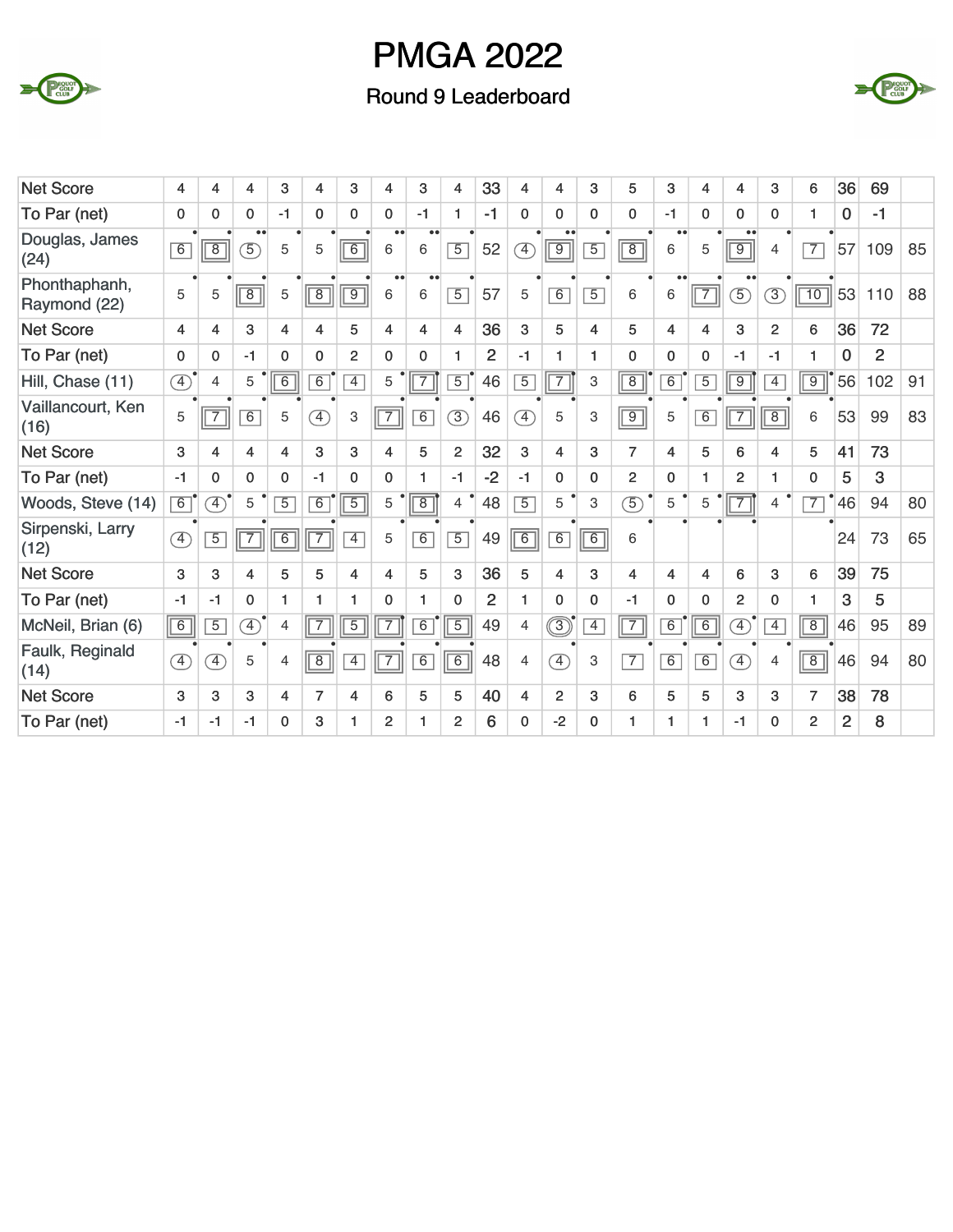

### Round 9 Leaderboard



### Gross Skins - Gross Skins

| Player                                       | <b>Skins</b> | <b>Purse</b> | <b>Details</b> |
|----------------------------------------------|--------------|--------------|----------------|
| Dias, Don<br><b>Pequot Golf Club</b>         |              | \$30.00      | Birdie on 13   |
| Davison, Anthony<br><b>Pequot Golf Club</b>  |              | \$30.00      | Birdie on 5    |
| Trisciuzzi, Chris<br><b>Pequot Golf Club</b> |              | \$30.00      | Birdie on 18   |
| Greider, Steve<br><b>Pequot Golf Club</b>    |              | \$30.00      | Birdie on 3    |

#### Total Purse Allocated: \$120.00

| Hole               | Par            |                | <b>Score</b>   |                |                |                | <b>Won</b>        |                |                |                |                           |              |                |                |                           |                                          | <b>Tie</b>     |                |                |                |                |              |              |
|--------------------|----------------|----------------|----------------|----------------|----------------|----------------|-------------------|----------------|----------------|----------------|---------------------------|--------------|----------------|----------------|---------------------------|------------------------------------------|----------------|----------------|----------------|----------------|----------------|--------------|--------------|
| $\mathbf{1}$       | 4              |                | 3              |                |                |                |                   |                |                |                |                           |              |                |                |                           | Hutchinson, Trevor and Trisciuzzi, Chris |                |                |                |                |                |              |              |
| $\mathbf{2}$       | $\overline{4}$ | $\overline{4}$ |                |                |                |                |                   |                |                |                |                           |              |                |                |                           | Allen, Thomas, Baron, Don and 10 other   |                |                |                |                |                |              |              |
| 3                  | $\overline{4}$ |                | 3              |                |                |                | Greider, Steve    |                |                |                |                           |              |                |                |                           |                                          |                |                |                |                |                |              |              |
| 4                  | $\overline{4}$ | 3              |                |                |                |                |                   |                |                |                |                           |              |                |                |                           | Hutchinson, Trevor and Klimas, Kory      |                |                |                |                |                |              |              |
| 5                  | 4              |                | 3              |                |                |                | Davison, Anthony  |                |                |                |                           |              |                |                |                           |                                          |                |                |                |                |                |              |              |
| 6                  | 3              |                | 3              |                |                |                |                   |                |                |                |                           |              |                |                |                           | Barry, Jeff, Careb, Dan and 8 other      |                |                |                |                |                |              |              |
| $\overline{7}$     | $\overline{4}$ | 4              |                |                |                |                |                   |                |                |                |                           |              |                |                |                           | Allen, Thomas, Baron, Don and 2 other    |                |                |                |                |                |              |              |
| 8                  | $\overline{4}$ | $\overline{4}$ |                |                |                |                |                   |                |                |                |                           |              |                |                |                           | Bell, Tom, Davison, Anthony and 4 other  |                |                |                |                |                |              |              |
| 9                  | 3              | 3              |                |                |                |                |                   |                |                |                |                           |              |                |                |                           | Allen, Thomas, Careb, Dan and 4 other    |                |                |                |                |                |              |              |
| 10                 | 4              |                | 3              |                |                |                |                   |                |                |                |                           |              |                |                |                           | Cogman, Marcus, Eagle, Joe and 1 other   |                |                |                |                |                |              |              |
| 11                 | $\overline{4}$ |                | $\overline{4}$ |                |                |                |                   |                |                |                |                           |              |                |                |                           | Bell, Tom, Davison, Anthony and 5 other  |                |                |                |                |                |              |              |
| 12                 | 3              |                | 3              |                |                |                |                   |                |                |                |                           |              |                |                |                           | Baron, Don, Barry, Jeff and 9 other      |                |                |                |                |                |              |              |
| 13                 | 5              | $\overline{4}$ |                |                |                |                | Dias, Don         |                |                |                |                           |              |                |                |                           |                                          |                |                |                |                |                |              |              |
| 14                 | 4              | 4              |                |                |                |                |                   |                |                |                |                           |              |                |                |                           | Bell, Tom, Eagle, Joe and 4 other        |                |                |                |                |                |              |              |
| 15                 | $\overline{4}$ | $\overline{4}$ |                |                |                |                |                   |                |                |                |                           |              |                |                |                           | Allen, Thomas, Baron, Don and 5 other    |                |                |                |                |                |              |              |
| 16                 | $\overline{4}$ | $\overline{4}$ |                |                |                |                |                   |                |                |                |                           |              |                |                |                           | Faulk, Reginald and Hutchinson, Trevor   |                |                |                |                |                |              |              |
| 17                 | 3              |                | 3              |                |                |                |                   |                |                |                |                           |              |                |                |                           | Bell, Tom, Greider, Steve and 4 other    |                |                |                |                |                |              |              |
| 18                 | 5              | $\overline{4}$ |                |                |                |                | Trisciuzzi, Chris |                |                |                |                           |              |                |                |                           |                                          |                |                |                |                |                |              |              |
|                    |                |                | 1              | $\overline{2}$ | 3              | 4              | 5                 | 6              | $\overline{7}$ | 8              | 9                         | Out          | 10             | 11             | 12                        | 13                                       | 14             | 15             | 16             | 17             | 18             | ln           | <b>Total</b> |
| Dias, Don          |                |                | 5              | $\overline{4}$ | 5              | 6              | $\overline{4}$    | $\overline{4}$ | $\overline{5}$ | $\,6\,$        | $\ensuremath{\mathsf{3}}$ | $\mathbf 0$  | $\overline{4}$ | 5              | $\ensuremath{\mathsf{3}}$ | $\binom{4}{ }$                           | 5              | $\overline{4}$ | 5              | $\overline{4}$ | $\overline{7}$ | $\mathbf{1}$ | $\mathbf{1}$ |
| Davison, Anthony   |                |                | 4              | 4              | 5              | 4              | $\binom{3}{ }$    | $\overline{4}$ | $\overline{5}$ | $\overline{4}$ | 3                         | $\mathbf{1}$ | 5              | $\overline{4}$ | 3                         | 5                                        | 5              | 4              | 5              | 5              | 6              | $\Omega$     | $\mathbf{1}$ |
| Trisciuzzi, Chris  |                |                | 3              | 5              | $6\phantom{a}$ | $\overline{4}$ | $\overline{4}$    | З              | 6              | 5              | $\overline{4}$            | 0            | 4              | 5              | 3                         | 6                                        | $\overline{4}$ | 5              | 5              | 3              | $\binom{4}{ }$ | 1            | $\mathbf{1}$ |
| Greider, Steve     |                |                | 5              | $\overline{4}$ | $\mathcal{E}$  | 5              | 5                 | 5              | $\overline{4}$ | 5              | $\overline{4}$            | $\mathbf{1}$ | 5              | 5              | $\overline{4}$            | 6                                        | 4              | 5              | 6              | 3              | 6              | $\mathbf 0$  | $\mathbf{1}$ |
| Hutchinson, Trevor |                |                | 3              | 4              | 5              | 3              | $\overline{4}$    | 3              | 5              | $\overline{4}$ | 5                         | 0            | 4              | $\overline{4}$ | $\overline{4}$            | 5                                        | 4              | 5              | $\overline{4}$ | 3              | 5              | $\Omega$     | 0            |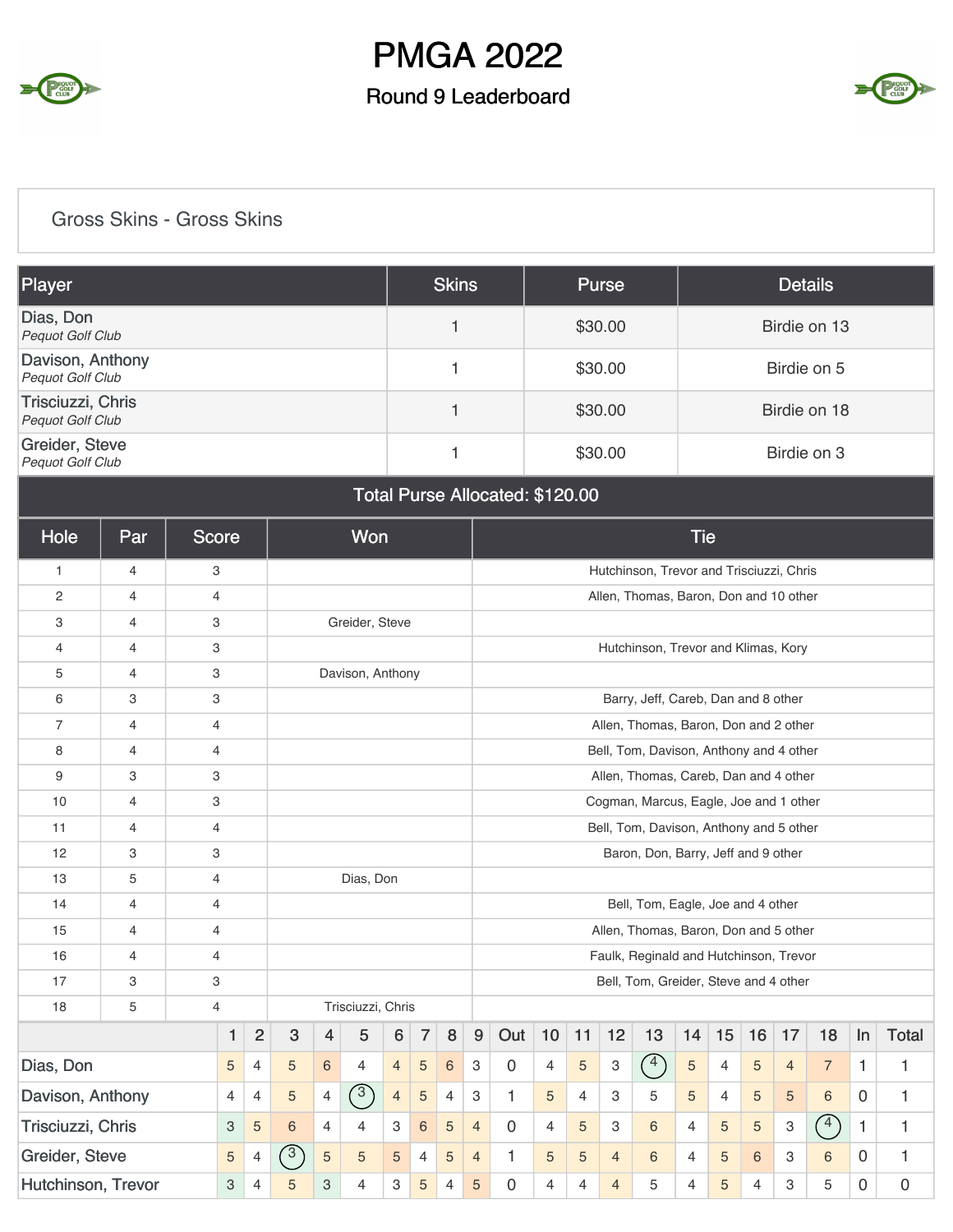

### Round 9 Leaderboard



| McPherson, James                | 5 | 5              | 4              | 4              | 6                     | 3              | 5               | 5               | $\overline{4}$ | 0             | 5              | 5              | $\overline{4}$ | 6              | 5              | 5              | $\overline{7}$ | 3              | 6              | $\Omega$ | 0           |
|---------------------------------|---|----------------|----------------|----------------|-----------------------|----------------|-----------------|-----------------|----------------|---------------|----------------|----------------|----------------|----------------|----------------|----------------|----------------|----------------|----------------|----------|-------------|
| Careb, Dan                      | 6 | 4              | $\overline{4}$ | $\overline{4}$ | 6                     | 3              | $6\,$           | $6\phantom{1}6$ | 3              | 0             | 5              | 5              | $\overline{4}$ | 5              | 6              | 5              | $\,8\,$        | 6              | 9              | $\Omega$ | 0           |
| Barry, Jeff                     | 4 | 4              | 5              | 5              | 4                     | 3              | 5               | $6\phantom{1}$  | $\overline{4}$ | 0             | 4              | 5              | 3              | 6              | $\overline{7}$ | 6              | 6              | $\overline{4}$ | $\overline{7}$ | $\Omega$ | 0           |
| Baron, Don                      | 4 | 4              | $\overline{4}$ | 5              | 6                     | $\overline{4}$ | $\overline{4}$  | 5               | $\overline{4}$ | 0             | 6              | 6              | 3              | 5              | 5              | $\overline{4}$ | 6              | $\overline{4}$ | 6              | 0        | 0           |
| Cogman, Marcus                  | 4 | 5              | 6              | 5              | 5                     | $\overline{4}$ | 5               | $\overline{7}$  | 5              | 0             | 3              | 5              | $\overline{4}$ | $\overline{7}$ | 5              | $\overline{4}$ | 5              | 5              | 6              | 0        | 0           |
| Allen, Thomas                   | 4 | 4              | 5              | 5              | $\overline{4}$        | 5              | $\overline{4}$  | 5               | 3              | 0             | 4              | 5              | $\overline{4}$ | 6              | 5              | 4              | 5              | 5              | 5              | 0        | 0           |
| Stack, James                    | 5 | 5              | 4              | $\overline{4}$ | 5                     | $\overline{4}$ | 5               | $\overline{4}$  | 3              | 0             | 3              | 4              | 3              | 5              | 5              | 5              | 5              | $\overline{4}$ | 5              | 0        | 0           |
| Douglas, James                  | 6 | 8              | 5              | 5              | 5                     | 6              | $6\phantom{1}6$ | 6               | 5              | 0             | 4              | 9              | 5              | 8              | 6              | 5              | 9              | $\overline{4}$ | $\overline{7}$ | 0        | 0           |
| Wildes, Kevin                   | 5 | 4              | 5              | $\overline{4}$ | 5                     | 3              | 8               | 6               | $\overline{4}$ | 0             | 4              | 6              | $\overline{4}$ | 6              | 5              | 5              | 5              | $\overline{4}$ | 6              | $\Omega$ | 0           |
| Farwell, David                  | 5 | 5              | 4              | 5              | 4                     | $\overline{4}$ | $6\phantom{1}6$ | $\overline{4}$  | $\overline{4}$ | 0             | $\overline{7}$ | 5              | $\overline{4}$ | 6              | 6              | 5              | 5              | $\overline{4}$ | 5              | 0        | 0           |
| Faulk, Reginald                 | 4 | 4              | 5              | $\overline{4}$ | 8                     | $\overline{4}$ | 7               | $6\phantom{1}$  | 6              | 0             | 4              | 4              | 3              | $\overline{7}$ | 6              | 6              | $\overline{4}$ | $\overline{4}$ | 8              | $\Omega$ | 0           |
| Eagle, Joe                      | 5 | 4              | 5              | $\overline{4}$ | 5                     | 3              | 5               | $\overline{7}$  | $\overline{4}$ | 0             | 3              | $\overline{4}$ | 3              | $\overline{7}$ | 4              | 5              | 6              | $\overline{4}$ | 5              | $\Omega$ | $\mathbf 0$ |
| Sirpenski, Larry                | 4 | 5              | $\overline{7}$ | 6              | $\overline{7}$        | $\overline{4}$ | 5               | $6\phantom{1}6$ | 5              | 0             | 6              | 6              | 6              | 6              |                |                |                |                |                | $\Omega$ | 0           |
| Klimas, Kory                    | 5 | 4              | 4              | 3              | $\overline{4}$        | $\overline{4}$ | 5               | 5               | $\overline{4}$ | 0             | 6              | $\overline{4}$ | 3              | 6              | $\overline{4}$ | 5              | 5              | $\overline{4}$ | $\overline{7}$ | 0        | 0           |
| Rebello, Bruce                  | 4 | 5              | 5              | $\overline{4}$ | 5                     | 3              | 6               | $\overline{4}$  | $\overline{4}$ | 0             | 4              | 5              | $\overline{4}$ | 5              | 5              | $\overline{4}$ | 6              | 3              | 6              | 0        | 0           |
| Wright, Jonathan                | 6 | 6              | 4              | $\overline{4}$ | 5                     | 3              | $\overline{4}$  | $\overline{7}$  | 6              | 0             | 6              | 5              | 5              | 6              | 5              | $\overline{4}$ | 6              | 4              | 8              | $\Omega$ | 0           |
| Vaillancourt, Ken               | 5 | $\overline{7}$ | 6              | 5              | 4                     | 3              | $\overline{7}$  | 6               | 3              | 0             | 4              | 5              | 3              | 9              | 5              | 6              | $\overline{7}$ | 8              | 6              | $\Omega$ | 0           |
| Bell, Tom                       | 5 | 5              | 5              | $\overline{4}$ | 4                     | 5              | 5               | 4               | $\overline{4}$ | 0             | 4              | 4              | $\overline{4}$ | 6              | 4              | $\overline{7}$ | 6              | 3              | 5              | $\Omega$ | 0           |
| Smyth, Pete                     | 5 | 5              | 6              | 5              | 4                     | $\overline{4}$ | $\overline{7}$  | 5               | $\overline{4}$ | 0             | 4              | 6              | 3              | 5              | 5              | 5              | 5              | $\overline{4}$ | 6              | 0        | 0           |
| <b>Starting Hole Start Hole</b> |   |                |                |                | Eagle or Better Eagle |                |                 |                 |                | <b>Birdie</b> |                | Par            |                | Bogey          |                |                |                |                |                |          |             |

Double Bogey or Worse Dbl. Bogey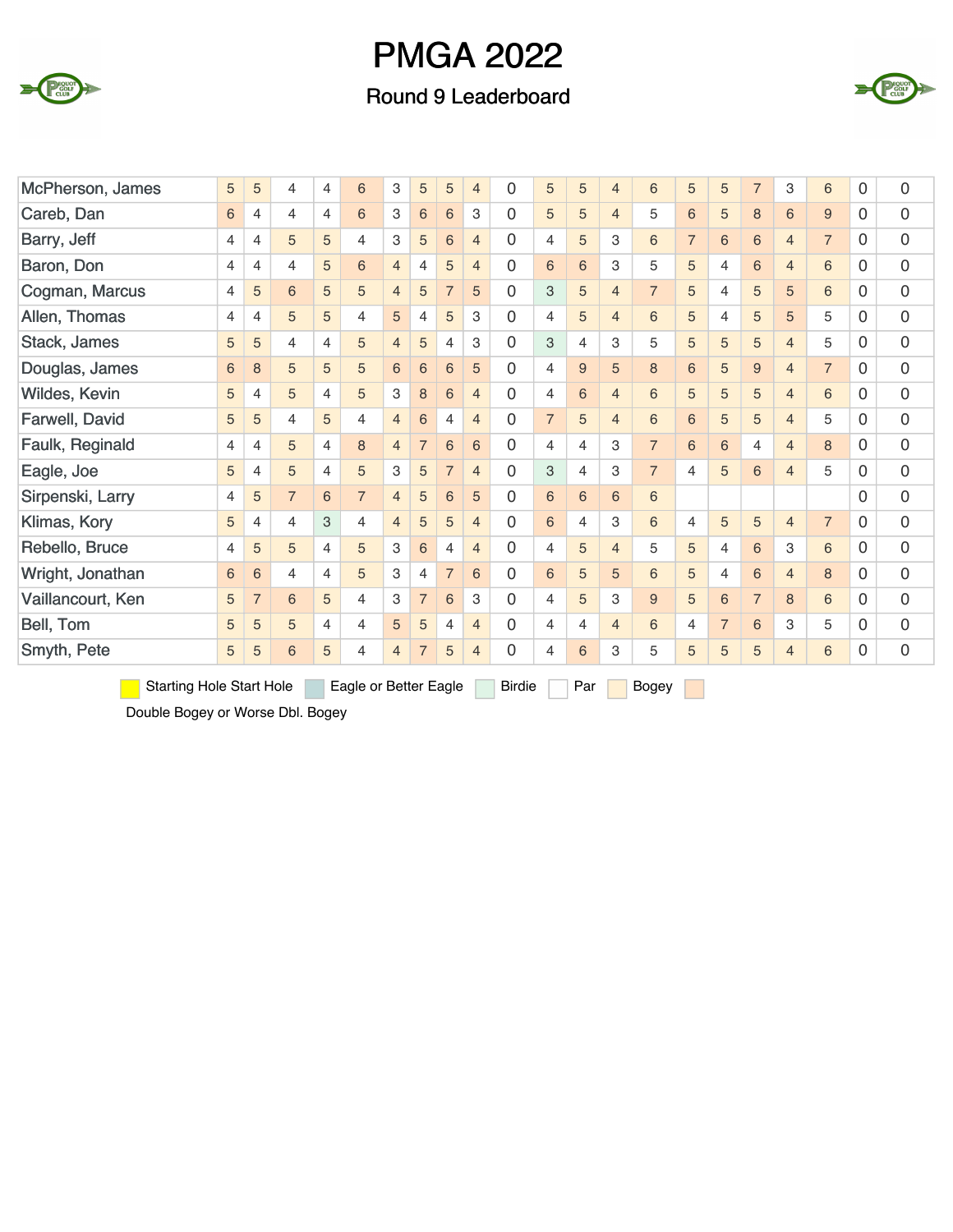

### Round 9 Leaderboard



### Net Skins - Net Skins

| <b>Player</b>                                | <b>Skins</b> | <b>Purse</b> | <b>Details</b>                                    |
|----------------------------------------------|--------------|--------------|---------------------------------------------------|
| Kelly, Justin                                | 4            | \$77.78      | Eagle on 2, Eagle on 8, Eagle on 10, Birdie on 12 |
| Dias, Don<br>Pequot Golf Club                |              | \$19.44      | Eagle on 13                                       |
| Pullen, Rudy<br><b>Pequot Golf Club</b>      | 1            | \$19.44      | Eagle on 11                                       |
| Greider, Steve<br><b>Pequot Golf Club</b>    |              | \$19.44      | Eagle on 3                                        |
| Calabrese, Joshua<br><b>Pequot Golf Club</b> | 1            | \$19.44      | Eagle on 14                                       |
| Wright, Jonathan<br><b>Pequot Golf Club</b>  |              | \$19.44      | Eagle on 7                                        |

#### Total Purse Allocated: \$174.98

| Hole               | Par | <b>Score</b>   |   | Won                          |                           |                |                |                |            |        |                |                |    |                | <b>Tie</b>                                      |                |                |   |                |                |   |                      |
|--------------------|-----|----------------|---|------------------------------|---------------------------|----------------|----------------|----------------|------------|--------|----------------|----------------|----|----------------|-------------------------------------------------|----------------|----------------|---|----------------|----------------|---|----------------------|
| 1                  | 4   | 3              |   |                              |                           |                |                |                |            |        |                |                |    |                | Baron, Don, Barry, Jeff and 6 other             |                |                |   |                |                |   |                      |
| 2                  | 4   | 2              |   | Kelly, Justin                |                           |                |                |                |            |        |                |                |    |                |                                                 |                |                |   |                |                |   |                      |
| 3                  | 4   | 2              |   | Greider, Steve               |                           |                |                |                |            |        |                |                |    |                |                                                 |                |                |   |                |                |   |                      |
| 4                  | 4   | 2              |   |                              |                           |                |                |                |            |        |                |                |    |                | Johnson, Bill and Kelly, Justin                 |                |                |   |                |                |   |                      |
| 5                  | 4   | 3              |   |                              |                           |                |                |                |            |        |                |                |    |                | Bell, Tom, Davison, Anthony and 3 other         |                |                |   |                |                |   |                      |
| 6                  | 3   | 2              |   |                              |                           |                |                |                |            |        |                |                |    |                | Careb, Dan and Wright, Jonathan                 |                |                |   |                |                |   |                      |
| $\overline{7}$     | 4   | 2              |   | Wright, Jonathan             |                           |                |                |                |            |        |                |                |    |                |                                                 |                |                |   |                |                |   |                      |
| 8                  | 4   | $\overline{c}$ |   | Kelly, Justin                |                           |                |                |                |            |        |                |                |    |                |                                                 |                |                |   |                |                |   |                      |
| 9                  | 3   | 2              |   |                              |                           |                |                |                |            |        |                |                |    |                | Calabrese, Joshua, Careb, Dan and 3 other       |                |                |   |                |                |   |                      |
| 10                 | 4   | 2              |   | Kelly, Justin                |                           |                |                |                |            |        |                |                |    |                |                                                 |                |                |   |                |                |   |                      |
| 11                 | 4   | 2              |   | Pullen, Rudy                 |                           |                |                |                |            |        |                |                |    |                |                                                 |                |                |   |                |                |   |                      |
| 12                 | 3   | 2              |   | Kelly, Justin                |                           |                |                |                |            |        |                |                |    |                |                                                 |                |                |   |                |                |   |                      |
| 13                 | 5   | 3              |   | Dias, Don                    |                           |                |                |                |            |        |                |                |    |                |                                                 |                |                |   |                |                |   |                      |
| 14                 | 4   | 2              |   | Calabrese, Joshua            |                           |                |                |                |            |        |                |                |    |                |                                                 |                |                |   |                |                |   |                      |
| 15                 | 4   | 3              |   |                              |                           |                |                |                |            |        |                |                |    |                | Cogman, Marcus, Dias, Don and 3 other           |                |                |   |                |                |   |                      |
| 16                 | 4   | 3              |   |                              |                           |                |                |                |            |        |                |                |    |                | Faulk, Reginald, Hutchinson, Trevor and 1 other |                |                |   |                |                |   |                      |
| 17                 | 3   | $\mathbf{2}$   |   |                              |                           |                |                |                |            |        |                |                |    |                | McPherson, James and Phonthaphanh, Raymond      |                |                |   |                |                |   |                      |
| 18                 | 5   | 4              |   |                              |                           |                |                |                |            |        |                |                |    |                | Banks, George, Bell, Tom and 2 other            |                |                |   |                |                |   |                      |
|                    |     |                | 1 | $\sqrt{3}$<br>$\overline{2}$ |                           | 5<br>4         | 6              | $\overline{7}$ | 8          |        | $9$ Out        | 10             | 11 | 12             | 13                                              | 14             |                |   |                |                |   | 15 16 17 18 In Total |
| Kelly, Justin (18) |     | 6              |   | $\sqrt{3}$                   | $\ensuremath{\mathsf{3}}$ | $\overline{c}$ | $\sqrt{3}$     | 5              | $\sqrt{3}$ | $\bf8$ | $\overline{4}$ | $\overline{4}$ | 5  | $\overline{4}$ | 5                                               | $\overline{2}$ | $\overline{4}$ |   |                |                |   |                      |
| Dias, Don (13)     |     |                | 5 | 5                            | 6                         |                | $\overline{4}$ | 5              | 6          | 3      | 0              | 4              | 5  | 3              | $\overline{4}$                                  | 5              | $\overline{4}$ | 5 | $\overline{4}$ | $\overline{7}$ | 1 |                      |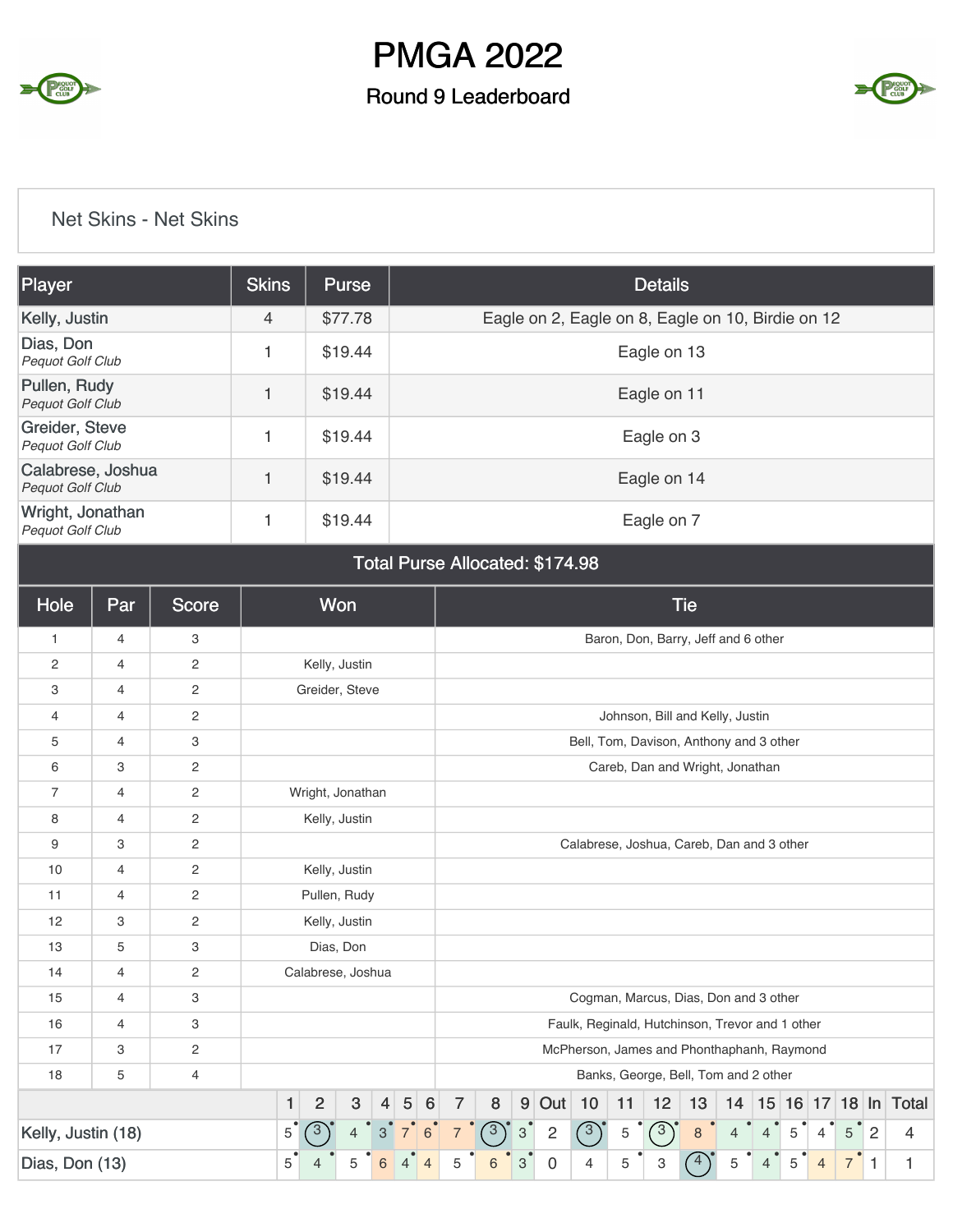

Round 9 Leaderboard



| Pullen, Rudy (13)                                                                         | 5                         | 5                        | 5                        | 3              | 6              | 4              | 5                 | 4              | 4                        | 0              | 6              | 3               | $\overline{4}$ |                | 5              | 5              | 5              | $\overline{4}$ | 6                | 1                |   |
|-------------------------------------------------------------------------------------------|---------------------------|--------------------------|--------------------------|----------------|----------------|----------------|-------------------|----------------|--------------------------|----------------|----------------|-----------------|----------------|----------------|----------------|----------------|----------------|----------------|------------------|------------------|---|
| Greider, Steve (12)                                                                       | 5                         | 4                        | $\sqrt{3}$               | $\sqrt{5}$     | 5              | 5              | $\overline{4}$    | 5              | $\overline{4}$           | 1              | 5              | 5               | $\overline{4}$ | 6              | $\overline{4}$ | 5              | 6              | 3              | 6                | $\mathbf 0$      |   |
| Calabrese, Joshua (20)                                                                    | 5                         | 6                        | 5                        | 5              | 5              | 4              | 5                 | $\overline{7}$ | 3                        | $\overline{0}$ | 5              | $\overline{7}$  | $\overline{4}$ | 5              | $\binom{4}{ }$ |                | 6              | 4              | 6                | $\mathbf{1}$     | 1 |
| Wright, Jonathan (20)                                                                     | $\,$ 6 $\,$               | 6                        | 4                        | 4              | 5              | 3              | $4^{\circ}$       | $\overline{7}$ | 6                        | 1              | 6              | 5               | 5              | 6              |                | $\overline{4}$ | 6              | 4              | 8                | $\overline{0}$   |   |
| Hutchinson, Trevor (4)                                                                    | $\ensuremath{\mathsf{3}}$ | 4                        | 5                        | 3              | 4              | 3              | 5                 | 4              | 5                        | $\mathbf 0$    | $\overline{4}$ | $\overline{4}$  | $\overline{4}$ | 5              | $\overline{4}$ | 5              | 4              | 3              | 5                | 0                | 0 |
| McPherson, James (14)                                                                     | $\overline{5}$            | 5                        | $\overline{\mathcal{L}}$ | $\overline{4}$ | 6              | 3              | 5                 | 5              | $\overline{4}$           | $\Omega$       | 5              | 5               | $\overline{4}$ | 6              | 5              | 5              | $\overline{7}$ | 3              | 6                | $\mathbf 0$      | 0 |
| Johnson, Bill (15)                                                                        | $5^{\degree}$             | 5                        | 5                        | 3              | $\overline{4}$ | $\overline{4}$ | $\overline{7}$    | 6              | $\overline{4}$           | $\mathbf 0$    | 4              | 5               | 5              | 5              | 5              | 6              | 5              | $\overline{4}$ | $\overline{7}$   | $\mathbf 0$      | 0 |
| Careb, Dan (17)                                                                           | 6 <sup>°</sup>            | 4                        | 4                        | 4              | 6              | 3              | 6                 | 6              | 3                        | $\Omega$       | 5              | 5               | $\overline{4}$ | 5              | 6              | 5              | 8              | 6              | $\boldsymbol{9}$ | $\mathbf 0$      | 0 |
| Barry, Jeff (9)                                                                           | $\overline{4}$            | 4                        | 5                        | 5              | 4              | 3              | 5                 | 6              | 4                        | 0              | $\overline{4}$ | 5               | 3              | 6              | $\overline{7}$ | 6              | 6              | $\overline{4}$ | $\overline{7}$   | $\mathbf 0$      | 0 |
| Baron, Don (10)                                                                           | $\overline{4}$            | 4                        | 4                        | 5              | 6              | $\overline{4}$ | $\overline{4}$    | 5              | $\overline{4}$           | $\overline{0}$ | 6              | $6\phantom{1}6$ | 3              | 5              | 5              | $\overline{4}$ | 6              | $\overline{4}$ | 6                | 0                | 0 |
| Davison, Anthony (5)                                                                      | $\overline{4}$            | $\overline{4}$           | 5                        | $\overline{4}$ | $\mathbf{3}$   | $\overline{4}$ | 5                 | $\overline{4}$ | 3                        | $\overline{0}$ | 5              | $\overline{4}$  | 3              | 5              | 5              | $\overline{4}$ | 5              | 5              | 6                | 0                | 0 |
| Cogman, Marcus (13)                                                                       | 4 <sup>°</sup>            | 5                        | 6                        | 5              | 5              | $\overline{4}$ | 5                 | $\overline{7}$ | 5                        | $\Omega$       | 3              | 5               | $\overline{4}$ | $\overline{7}$ | 5              | $\overline{4}$ | 5              | 5              | 6                | $\mathbf 0$      | 0 |
| Allen, Thomas (5)                                                                         | $\overline{4}$            | 4                        | 5                        | 5              | 4              | 5              | $\overline{4}$    | 5              | 3                        | $\Omega$       | 4              | 5               | $\overline{4}$ | 6              | 5              | $\overline{4}$ | 5              | 5              | 5                | 0                | 0 |
| Douglas, James (24)                                                                       | $6^{\circ}$               | 8                        | 5                        | 5              | 5              | 6              | 6                 | 6              | $5^{\degree}$            | $\mathbf 0$    | $\overline{4}$ | 9               | 5              | 8              | 6              | 5              | $9^{\circ}$    | 4              | $\overline{7}$   | $\overline{0}$   | 0 |
| Phonthaphanh, Raymond (22)                                                                | $5^{\degree}$             | 5                        | 8                        | 5              | 8              | $\overline{9}$ | 6                 | 6              | 5                        | $\mathbf 0$    | 5              | 6               | 5              | 6              | 6              | $\overline{7}$ | 5              | 3              | 10 <sup>°</sup>  | $\mathbf 0$      | 0 |
| Sipos, Steven (29)                                                                        | $8^\circ$                 | 5                        | 6                        | 5              | $\ddot{6}$     | 5              | $^{\bullet}$<br>6 | $\bullet$<br>6 | $\ddot{g}$               | $\Omega$       | 6              | 6               | 4              | 8              | $\overline{7}$ | 8              |                | 4              | $7^{\bullet}$    | 0                | 0 |
| Wildes, Kevin (13)                                                                        | $5^{\degree}$             | 4                        | 5                        | 4              | 5              | 3              | 8                 | 6              | 4                        | 0              | $\overline{4}$ | 6               | $\overline{4}$ | 6              | 5              | 5              | 5              | $\overline{4}$ | 6                | $\mathbf 0$      | 0 |
| Farwell, David (10)                                                                       | 5                         | 5                        | 4                        | 5              | 4              | $\overline{4}$ | 6                 | $\overline{4}$ | $\overline{4}$           | $\overline{0}$ | $\overline{7}$ | 5               | $\overline{4}$ | 6              | 6              | 5              | 5              | $\overline{4}$ | 5                | 0                | 0 |
| Faulk, Reginald (14)                                                                      | $\overline{4}$            | $\overline{4}$           | 5                        | 4              | 8              | $\overline{4}$ | $\overline{7}$    | 6              | 6                        | $\overline{0}$ | 4              | $\overline{4}$  | 3              | $\overline{7}$ | 6              | 6              | 4              | $\overline{4}$ | 8                | $\mathbf 0$      | 0 |
| Woods, Steve (14)                                                                         | $6^{\degree}$             | $\overline{4}$           | 5                        | 5              | 6              | 5              | 5                 | 8              | 4                        | $\overline{0}$ | 5              | 5               | 3              | 5              | 5              | 5              | 7              | 4              | $\overline{7}$   | $\mathbf 0$      | 0 |
| Sirpenski, Larry (12)                                                                     | $\overline{4}$            | 5                        |                          | 6              | $\overline{7}$ | $\overline{4}$ | 5                 | 6              | 5                        | 0              | 6              | 6               | 6              | 6              |                |                |                |                |                  | $\mathbf 0$      | 0 |
| Greene, Keith (14)                                                                        | $5^{\degree}$             | $\overline{\mathcal{L}}$ | 4                        | 5              | 6              | $\overline{4}$ | $\overline{7}$    | 6              | $\overline{4}$           | $\Omega$       | 4              | $\overline{4}$  | 3              | 6              | 5              | $\overline{7}$ | 6              | 5              | 6                | $\mathbf 0$      | 0 |
| Banks, George (11)                                                                        | 6 <sup>°</sup>            | 4                        | 6                        | $\overline{4}$ | 5              | $\overline{4}$ | 5                 | 6              | 4                        | $\mathbf 0$    | 3              | 5               | 3              | 5              | 6              | 5              | 5              | 5              | 5                | $\overline{0}$   | 0 |
| McArthur, Hamish (12)                                                                     | $\overline{4}$            | 4                        | 5                        | 3              | 5              | 5              | 5                 | 6              | 5                        | $\Omega$       | 4              | 5               | 3              | 6              | 6              | 5              | 6              | 5              | 6                | 0                | 0 |
| Luther, Elbridge (15)                                                                     | 6 <sup>o</sup>            | 4                        | 6                        | 6              | 5              | 5              | 6                 | $\overline{4}$ | 4                        | 0              | $\overline{4}$ | $\overline{7}$  | $\overline{4}$ | $\overline{7}$ | 5              | $\overline{4}$ | 5              | $\overline{4}$ | 6                | $\mathbf 0$      | 0 |
| Klimas, Kory (4)                                                                          | 5                         | 4                        | 4                        | 3              | 4              | $\overline{4}$ | 5                 | 5              | $\overline{4}$           | $\mathbf 0$    | 6              | 4               | 3              | 6              | $\overline{4}$ | 5              | 5              | $\overline{4}$ | $\overline{7}$   | 0                | 0 |
| Rebello, Bruce (6)                                                                        | 4                         | 5                        | 5                        | 4              | $\overline{5}$ | 3              | $6\phantom{1}$    |                | $\overline{\mathcal{L}}$ | 0              | 4              | 5               | $\overline{4}$ | 5              | 5              |                | 6              | 3              | $\,6\,$          | $\mathbf 0$      | 0 |
| Cerrone, Erick (17)                                                                       | 6 <sup>°</sup>            | 5                        | 5                        | 4 <sup>°</sup> | $6^{\degree}$  | 4              | 6                 | 5              | $\overline{5}$           | $\Omega$       | $\overline{4}$ | $\overline{4}$  | 5              | 6              | 5              | 5              | 5              | 4              | $\overline{7}$   | 0                | 0 |
| Savage, JJ (17)                                                                           | 6 <sup>°</sup>            | 5                        |                          | 6              | 8              | 5              | $\overline{7}$    | $\,8\,$        | 4                        | 0              | 5              | 5               | $\,$ 6 $\,$    | 11             | 9              | 6              | 9              | 4              | $\overline{7}$   | 0                | 0 |
| Hill, Chase (11)                                                                          | $\overline{4}$            | 4                        | 5                        | 6              | 6              | $\overline{4}$ | 5                 | $\overline{7}$ | $5^{\degree}$            | 0              | 5              | $\overline{7}$  | 3              | $\bf 8$        | 6              | 5              | 9              |                | $\boldsymbol{9}$ | 0                | 0 |
| Vaillancourt, Ken (16)                                                                    | $5^{\degree}$             | $\overline{7}$           | 6                        | 5              | $\overline{4}$ | 3              | $\overline{7}$    | 6              | $3^{\circ}$              | 0              | $\overline{4}$ | 5               | 3              | 9              | 5              | 6              | $\overline{7}$ | 8              | 6                | $\boldsymbol{0}$ | 0 |
| Bell, Tom (12)                                                                            | $5^{\degree}$             | 5                        | 5                        | 4              | 4              | 5              | 5                 | $\overline{4}$ | 4                        | 0              | 4              | $\overline{4}$  | $\overline{4}$ | 6              | $\overline{4}$ | $\overline{7}$ | 6              | 3              | 5                | $^{\bullet}$ 0   | 0 |
| Smyth, Pete (10)                                                                          | $5^{\degree}$             | 5                        | 6                        | $\sqrt{5}$     | 4              | $\overline{4}$ | $\overline{7}$    | 5              | 4                        | 0              | 4              | 6               | 3              | 5              | 5              | $\sqrt{5}$     | 5              | $\overline{4}$ | $\overline{6}$   | $\mathbf 0$      | 0 |
| <b>Starting Hole Start Hole</b><br>Eagle or Better Eagle<br><b>Birdie</b><br>Par<br>Bogey |                           |                          |                          |                |                |                |                   |                |                          |                |                |                 |                |                |                |                |                |                |                  |                  |   |

Double Bogey or Worse Dbl. Bogey